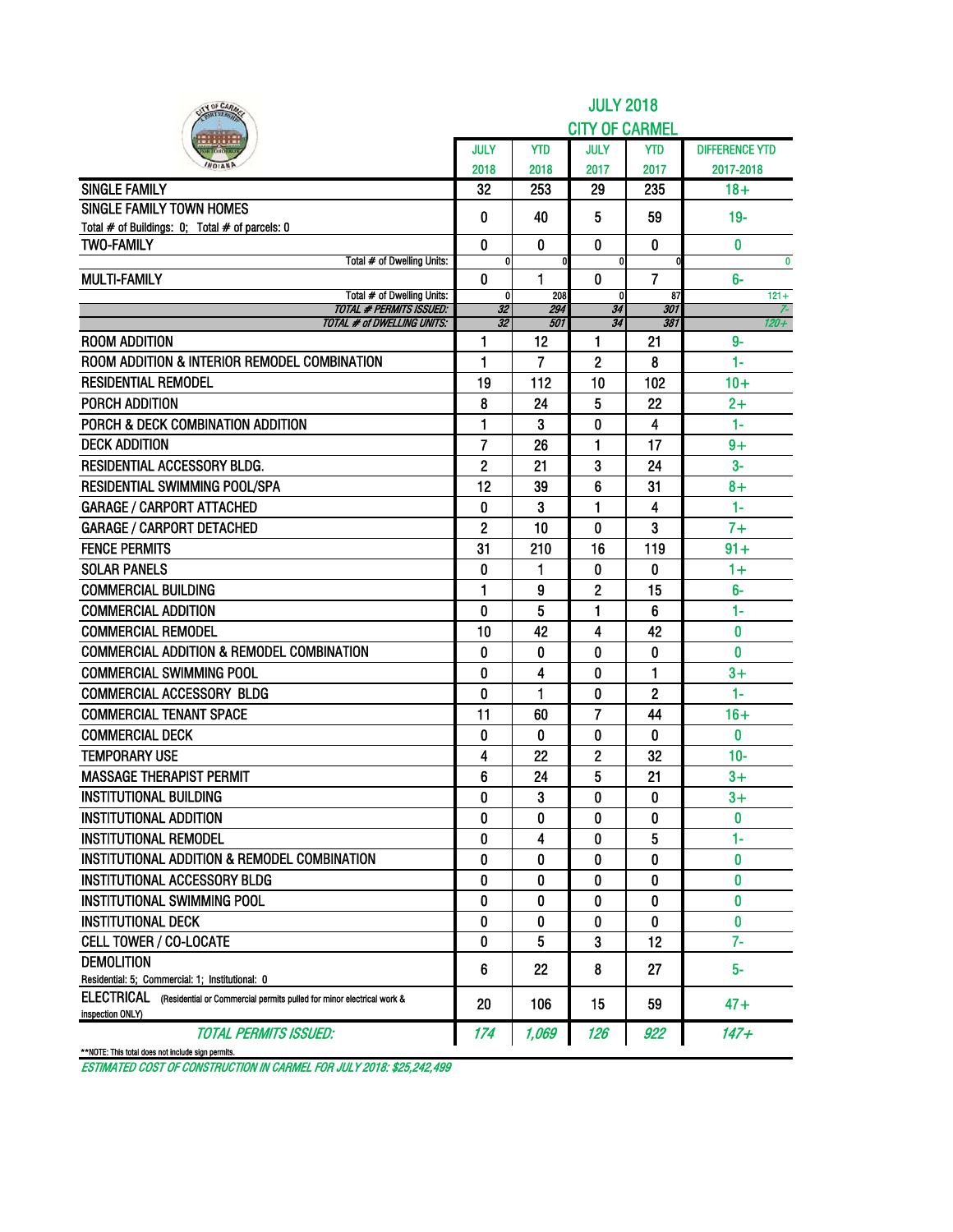# D.O.C.S. BUILDING PERMIT ACTIVITY JULY 2018

COMMERCIAL, INSTITUTIONAL, & MULTI-FAMILY - NEW STRUCTURES, ACCESSORY BUILDINGS, ADDITIONS, TENANT FINISHES,REMODELS, POOLS, DECKS (Institutional includes churches, schools & public libraries)

Type of Construction Total Permits Issued

### PERMITS ISSUED

| <b>COMMERCIAL NEW STRUCTURE:</b><br>• Hamilton Park East Garage, 885 Monon Green Blvd.                                                                                                                                                                                                                                                                                                                                                                                                                                                                                                                                                                                                                                                                                                                                                                                                                                                                                                                                                                                                                                                                                              |                                                    |
|-------------------------------------------------------------------------------------------------------------------------------------------------------------------------------------------------------------------------------------------------------------------------------------------------------------------------------------------------------------------------------------------------------------------------------------------------------------------------------------------------------------------------------------------------------------------------------------------------------------------------------------------------------------------------------------------------------------------------------------------------------------------------------------------------------------------------------------------------------------------------------------------------------------------------------------------------------------------------------------------------------------------------------------------------------------------------------------------------------------------------------------------------------------------------------------|----------------------------------------------------|
| · Public Restroom, 885 Monon Green Blvd.<br>• Windsor Retreat Unit Conversion, 9683 Castle Woods Cove<br>• Windsor Retreat Unit Conversion, 1516 Wind Castle Trail<br>• 14 Districts, 736 Hanover Place Suite 100B<br>• Windsor Retreat Unit Conversion, 1372 Wind Castle Trail<br>• MidAmerica Computer, 11711 N. College Ave. Suite 160<br>• Ohio Farmers, 301 Pennsylvania Parkway Suite 350<br>• Addendum, 800 Rangeline Rd. South Suite 270<br>• Le Peep, 4400 Weston Pointe Dr. Suite 180<br>• Windsor Retreat Unit Conversion, 1378 Wind Castle Trail<br>• Windsor Retreat Unit Conversion, 9734 Seaside Drive<br>• A Lantz Design, 800 S. Rangeline Rd.<br>• The Cigar Box, 13610 N. Meridian Street<br>• Midwest Independent Transmission, 701 City Center Drive<br>• Windsor Retreat Unit Conversion, 1685 Old Mission Cove<br>• Windsor Retreat Unit Conversion, 1510 Wind Castle Trail<br>• Windsor Retreat Unit Conversion, 1682 Old Mission Cove<br>• The Cake Bake Shop, 800 S. Rangeline Road<br>• Loren & Mari Mexican Grill, 2293 E. 116th Street<br>• Quality Correctional Care, 12900 N. Meridian Street<br>• Performers Edge, 1780 E. 116 <sup>th</sup> Street |                                                    |
|                                                                                                                                                                                                                                                                                                                                                                                                                                                                                                                                                                                                                                                                                                                                                                                                                                                                                                                                                                                                                                                                                                                                                                                     | <b>COMMERCIAL CERTIFICATES OF OCCUPANCY ISSUED</b> |
| <b>COMMERCIAL NEW STRUCTURE:.</b><br>• Carmel Midtown East Parking Garage, 580 Veterans Way<br>• Hoosier Market, 9800 Michigan Road, 9800 Michigan Road                                                                                                                                                                                                                                                                                                                                                                                                                                                                                                                                                                                                                                                                                                                                                                                                                                                                                                                                                                                                                             |                                                    |
| <b>COMMERCIAL TENANT FINISH / REMODEL:</b><br>• Windsor Retreat Unit Conversion, 1372 Wind Castle Trail<br>• 14 Districts, 736 Hanover Place Suite 100B<br>• Windsor Retreat Unit Conversion, 1516 Wind Castle Trail<br>• Red Wing Shoes, 9873 N. Michigan Road Suite 120<br>• Life Solutions, 1185 W. Carmel Drive<br>• Windsor Retreat Unit Conversion, 9683 Castle Woods Cove<br>• Arthur Murray Dance, 4000 W. 106 <sup>th</sup> Street Suite 120<br>• Noble Romans Craft Pizza & Pub, 1438 W. Main Street Suite 102<br>• Oliver's Twist, 800 S. Rangeline Road Suite 255<br>• Carmel St. Vincent Group Plastic Surgery, 13450 N. Meridian Street<br>• M.J. Insurance, 571 Monon Boulevard<br>• Windsor Retreat Unit Conversion, 1384 Wind Castle Trail<br>• Zeller Carmel Realty Lobby, 11611 N. Meridian Street Suite 175<br>• Windsor Retreat Unit Conversion, 9703 Seaside Drive<br>• LoanDepot.com, 12411 Pennsylvania Street Suite 110<br>• Carmel Dental Office, 2330 E. 116 <sup>th</sup> Street                                                                                                                                                                        |                                                    |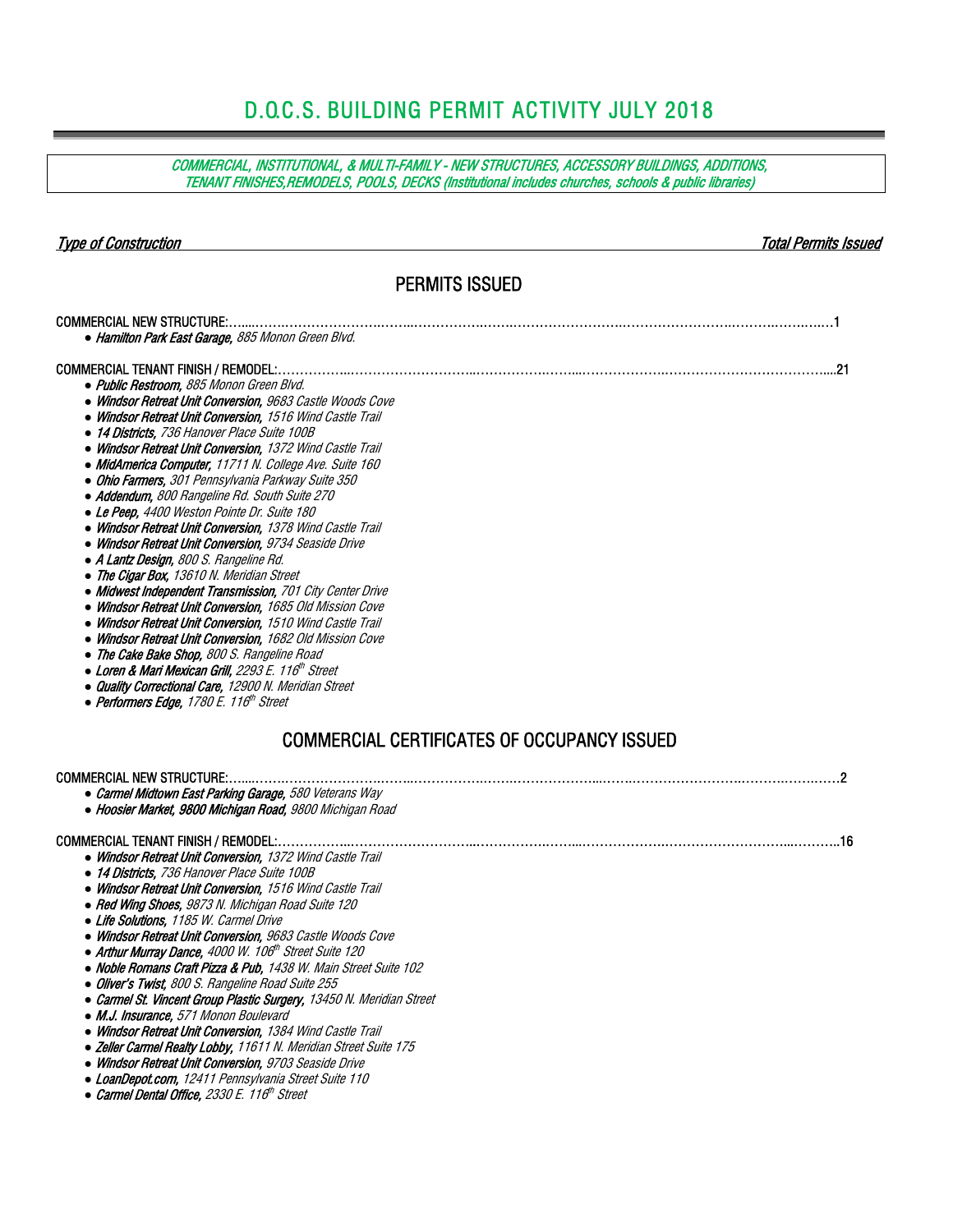|                                        | <b>JULY 2018</b> | <b>JULY 2017</b> |
|----------------------------------------|------------------|------------------|
| TOTAL BUILDING PERMITS ISSUED:         | 174              | 126              |
| <b>TOTAL FENCE PERMITS ISSUED:</b>     | 31               | 16               |
| <b>TOTAL SIGN PERMITS:</b>             | 00               | 23               |
| <b>BUILDING INSPECTIONS PERFORMED:</b> | 680              | 550              |
| <b>BUILDING PLAN REVIEWS:</b>          | 141              | 112              |
| PUBLIC REQUEST FOR INFORMATION (RFI):  | 44               | 31               |

## D.O.C.S. BUILDING & SIGN ACTIVITY JULY 2018

### D.O.C.S. NEWS AND NOTES JULY 2018

*●* Adrienne Keeling attended a Hamilton County Area Neighborhood Development meeting July 9 in Noblesville.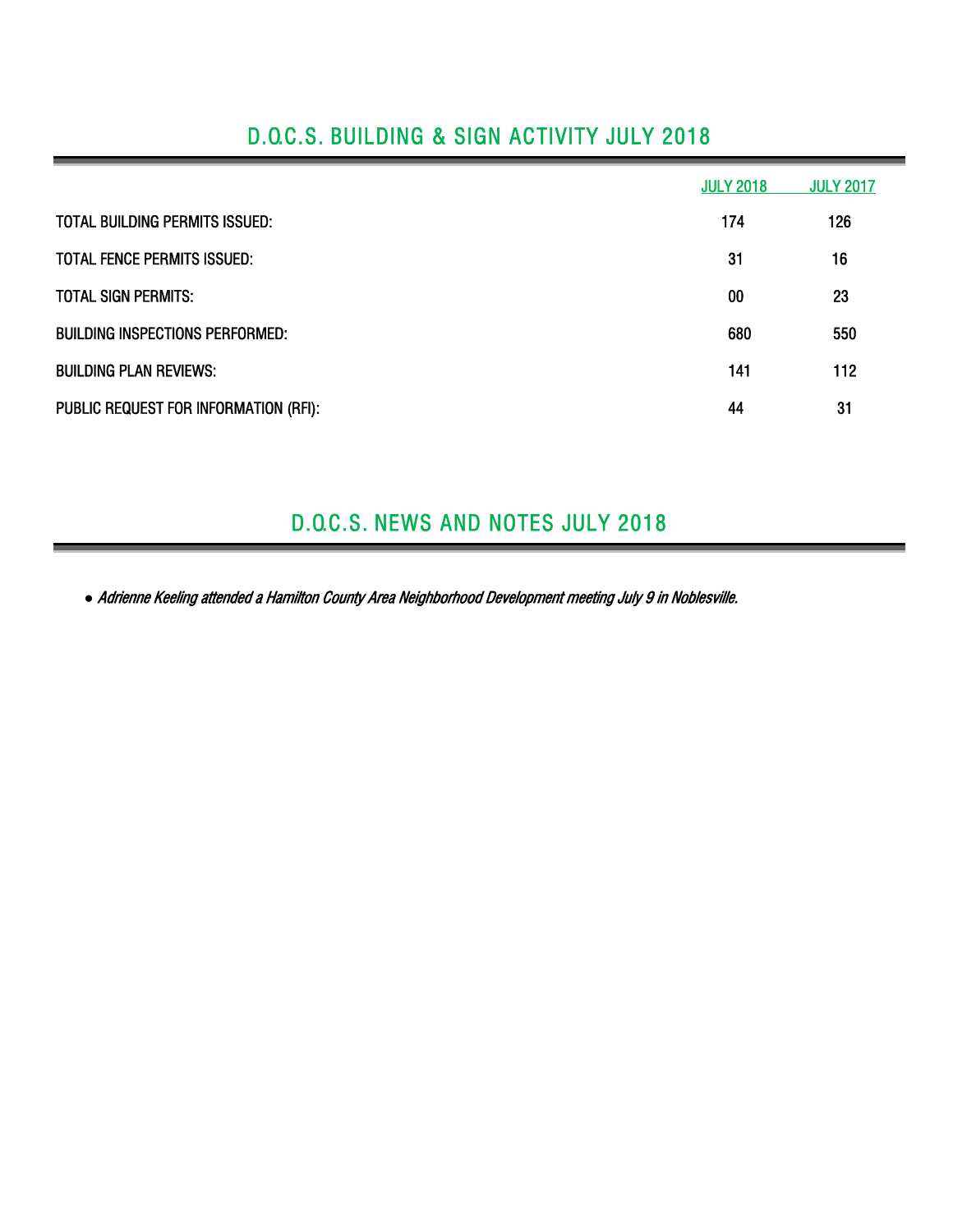# D.O.C.S. CODE ENFORCEMENT ACTIVITY JULY 2018

### CODE ENFORCEMENT TASK REPORT SUMMARY FOR JULY 2018

| <b>COMPLAINTS RECEIVED</b><br>EMAIL<br>"MY CARMEL" APP<br><b>PHONE</b><br>REFERRAL<br><b>STAFF</b><br><b>WALK-IN</b> | TOTAL:<br>5<br>17<br>10<br>45<br>0 | INSPECTION STATISTICS<br>NEW CASES<br>INITIAL INSPECTIONS<br>ABATEMENT<br>INITIAL VIOLATION NOTICE<br><b>RE-INSPECTIONS</b><br>CLOSED CASES |             |        | TOTAL:<br>78<br>48<br>n<br>42<br>130<br>47 |
|----------------------------------------------------------------------------------------------------------------------|------------------------------------|---------------------------------------------------------------------------------------------------------------------------------------------|-------------|--------|--------------------------------------------|
| <b>INSPECTIONS BY AREA</b>                                                                                           | <b>WEST</b>                        | <b>CENTRAL</b>                                                                                                                              | <b>EAST</b> | TOTAL: |                                            |
| NEW CASES                                                                                                            | 13                                 | 40                                                                                                                                          | 25          | 78     |                                            |
| INITIAL INSPECTIONS                                                                                                  | 9                                  | 22                                                                                                                                          | 17          | 48     |                                            |
| <b>RE-INSPECTIONS</b>                                                                                                | 26                                 | 51                                                                                                                                          | 53          | 130    |                                            |
| CLOSED CASES                                                                                                         | 13                                 | 22                                                                                                                                          | 12          | 47     |                                            |

CODE ENFORCEMENT MONTHLY REPORT FOR JULY 2018

| <b>TYPE OF COMPLAINT/VIOLATION</b> | <b>NEW CASES</b> | <b>TYPE OF COMPLAINT/VIOLATION</b> | <b>NEW CASES</b> |
|------------------------------------|------------------|------------------------------------|------------------|
| BUILDING CODE VIOLATIONS           | 6                | PROPERTY MAINTENANCE               | 35               |
| COMMERCIAL VEHICLE                 | 2                | RECREATIONAL VEHICLE               | 0                |
| <b>DUMPSTER</b>                    | 2                | RIGHT-OF-WAY OBSTRUCTION           |                  |
| <b>FARM ANIMALS</b>                | 0                | SIDEWALK                           | 0                |
| <b>FENCE VIOLATION</b>             |                  | <b>SIGNS</b>                       | 121              |
| <b>GRASS OR WEEDS</b>              | 29               | TRASH/DEBRIS                       | 15               |
| <b>HOME OCCUPATION</b>             |                  | UNSAFE BUILDING                    | $\overline{2}$   |
| NOISE REGULATIONS                  | 0                | JUNK VEHICLE.                      | 13               |
| OPEN AND ABANDONED                 |                  | ZONING USE VIOLATIONS              | $\theta$         |
| OUTDOOR STORAGE                    | 5                | <b>OTHER</b>                       |                  |
| PARKING IN LAWN/GREENBELT          |                  | TOTAL                              | 235              |

FORECLOSURE MONITORING SUMMARY FOR JULY 2018

COMPLAINTS RECEIVED **TOTAL:** 

|                               | <b>NEW CASES</b>         |                | b           |        |
|-------------------------------|--------------------------|----------------|-------------|--------|
|                               | INITIAL INSPECTIONS      |                | 10          |        |
|                               | ABATEMENT                |                | U           |        |
|                               | INITIAL VIOLATION NOTICE |                |             |        |
|                               | RE-INSPECTIONS           |                | 63          |        |
|                               | CLOSED CASES             |                | 12          |        |
|                               |                          |                |             |        |
| <b>FORECLOSURE STATISTICS</b> | <b>WEST</b>              | <b>CENTRAL</b> | <b>EAST</b> | TOTAL: |
| NEW CASES                     |                          | 3              | າ           | 5      |
| INITIAL INSPECTIONS           |                          | 6              | 3           | 10     |
| RE-INSPECTIONS                | h                        | 29             | 28          | 63     |
| <b>CLOSED CASES</b>           |                          |                | ŋ           | 12     |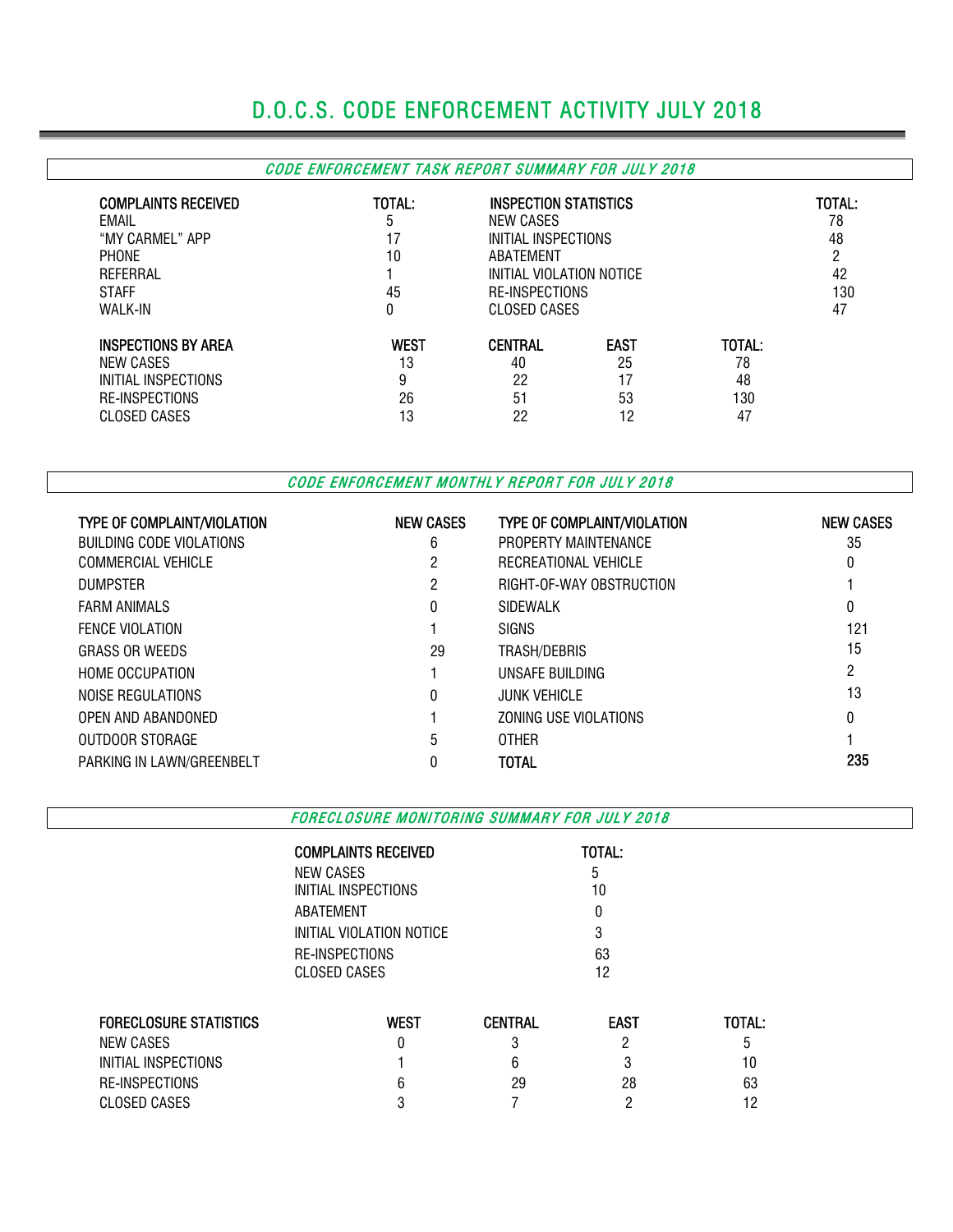## DEPARTMENT OF COMMUNITY SERVICES INCOME REPORT JULY 1-31, 2018



| <b><i>INDIANA</i></b><br><b>TRANSACTION TYPE:</b>                            | <b>TRANSACTIONS:</b> | <b>AMOUNT:</b>   |
|------------------------------------------------------------------------------|----------------------|------------------|
| BUILDING PERMITS: [Includes the fee for full Certificate of Occupancy (C/O)] | 130                  | \$<br>108,094.06 |
| <b>DEMOLITION PERMITS:</b>                                                   | 6                    | \$<br>1,056.00   |
| <b>LATE FEES:</b>                                                            | 1                    | \$<br>713.00     |
| <b>MASSAGE THERAPIST PERMITS/RENEWALS:</b>                                   | 9                    | \$<br>180.00     |
| RE-INSPECTION, ADDITIONAL INSPECTION, AND/OR TEMPORARY C/O:                  | 47                   | \$<br>11,897.00  |
| PLAN AMENDMENT: (Commercial / Institutional)                                 | 1                    | \$<br>353.00     |
| PLAN AMENDMENT: (Residential)                                                | $\overline{c}$       | \$<br>340.45     |
| <b>SPECIAL EVENT PERMITS:</b>                                                | 1                    | \$<br>176.00     |
| TEMPORARY USE PERMITS/EXTENSIONS:                                            | 1                    | \$<br>190.00     |
| <b>APPEALS:</b>                                                              | $\mathbf 0$          | \$               |
| <b>DUPLICATE PLACARDS:</b>                                                   | 6                    | \$<br>114.25     |
| <b>FENCE PERMITS:</b>                                                        | 23                   | \$<br>1,171.00   |
| FENCE LIABILITY WAIVER: (Paid to Hamilton County)                            | 16                   | \$<br>448.00     |
| <b>ABATEMENT:</b>                                                            | 0                    | \$               |
| ADLS:                                                                        | 2                    | \$<br>1,798.00   |
| <b>ADLS AMENDMENT:</b>                                                       | $\pmb{0}$            | \$               |
| <b>COMMITMENT AMENDMENT:</b>                                                 | 0                    | \$               |
| <b>DEVELOPMENT PLAN:</b>                                                     | 0                    | \$               |
| <b>DEVELOPMENT PLAN AMENDMENT:</b>                                           | 1                    | \$<br>1,412.63   |
| <b>HPR REVIEW:</b>                                                           | 0                    | \$               |
| <b>ORDINANCE AMENDMENT:</b>                                                  | $\pmb{0}$            | \$               |
| <b>PLAT VACATE:</b>                                                          | 0                    | \$               |
| <b>PRIMARY PLAT:</b>                                                         | 0                    | \$               |
| PRIMARY PLAT AMENDMENT:                                                      | $\mathbf{1}$         | \$<br>634.00     |
| <b>PUD ORDINANCES:</b>                                                       | 0                    | \$               |
| <b>REZONE:</b>                                                               | 1                    | \$<br>1,843.93   |
| <b>ADDITIONAL WAIVER:</b>                                                    | $\pmb{0}$            | \$               |
| <b>SDR SITE PLAN REVIEW:</b>                                                 | 1                    | \$<br>171.00     |
| <b>SECONDARY PLAT/REPLAT:</b>                                                | 1                    | \$<br>916.00     |
| <b>SUBDIVISION WAIVER:</b>                                                   | 0                    | \$               |
| <b>MISC. ZONING WAIVER:</b>                                                  | 0                    | \$               |
| <b>TAC ONLY:</b>                                                             | 0                    | \$               |
| <b>DEVELOPMENT STANDARDS VARIANCE:</b>                                       | 4                    | \$<br>888.00     |
| <b>HEARING OFFICER REVIEW:</b>                                               | 1                    | \$<br>176.00     |
| <b>SPECIAL EXCEPTION VARIANCE:</b>                                           | 0                    | \$               |
| SPECIAL USES: (Includes Special Use Amendments)                              | 0                    | \$               |
| <b>USE VARIANCE:</b>                                                         | 0                    | \$               |
| <b>SIGN PERMITS:</b>                                                         | 26                   | \$<br>7,348.19   |
| ZONING DETAILS/LETTER:                                                       | $\overline{c}$       | \$<br>206.00     |
| PARK & RECREATION IMPACT FEE (PRIF):                                         | 30                   | \$<br>80,080.00  |
| <b>TOTALS:</b>                                                               |                      |                  |
| <b>GENERAL FUND #101:</b>                                                    |                      | \$<br>140,126.51 |
| PRIF ACCOUNT # 106:                                                          |                      | \$<br>80,080.00  |
| <b>UTILITY FEES:</b> (Sewer/Water permits)                                   |                      | \$<br>111,334.00 |
| <b>TOTAL DEPOSIT:</b>                                                        |                      | \$<br>331,540.51 |
| Last Month's General Fund Deposit:                                           |                      | \$<br>153,221.64 |
| Last Month's Total Deposit:                                                  |                      | \$<br>444,459.64 |
|                                                                              |                      |                  |

NOTE: Receipts were deposited for 21 business days this month.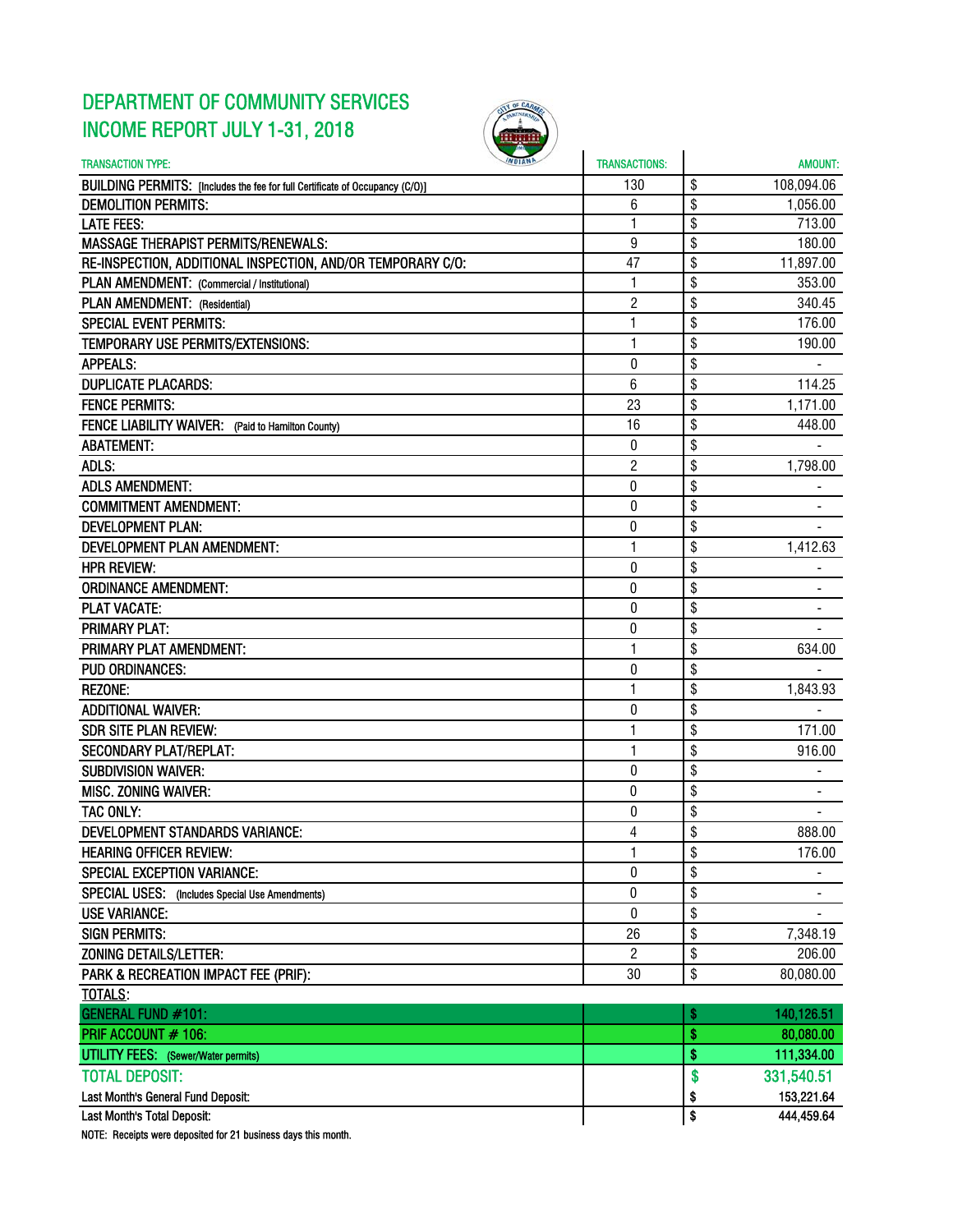| Issue<br>Date | Status | Permit<br><b>NO</b> | Subdiv Name                                        | <b>Property Address</b>                                 | Permit Type Description                               | Estimated<br>Cost of<br>Constructio | Sq Ft        | Contractor Name                                | <b>Contractor Address</b>                       | Cont.City                            | Cont.<br><b>State</b> | Cont.<br>Zip   | Cont.Phone     | Propety Owner (as listed<br>per applicant)   | Owner Adrs                               | Owner City              | Owner<br>State | Owner<br>Zip   |
|---------------|--------|---------------------|----------------------------------------------------|---------------------------------------------------------|-------------------------------------------------------|-------------------------------------|--------------|------------------------------------------------|-------------------------------------------------|--------------------------------------|-----------------------|----------------|----------------|----------------------------------------------|------------------------------------------|-------------------------|----------------|----------------|
| 07/02/18      |        | 8060030             | ALLEYBROOK                                         | <b>866 N DEER RIDGE DR</b>                              | <b>ESIDENTIAL ACCESSORY STRUCTURE</b>                 | \$170,000                           | <b>008</b>   | *CASE DESIGN/REMODELING                        | <b>B F CARMEL DR., STF 100</b>                  | CARMEL                               |                       | 46032          | 317) 846-2600  | SEELIG, KIM                                  | 866 DEER RIDGE DR N                      | CARMEL                  |                | 16033          |
|               |        | 18070001            | <b>/ILLAGE OF MOUNT CARMEL</b>                     | 2 HARMONY RD                                            | <b>I ECTRICAL PERMIT/INSPECTION</b>                   | \$0                                 | $\Omega$     | <b>BREEDLOVE, RICK</b>                         | 811 NORTHWOOD DR                                | CARMEL                               |                       | 46032          | 317) 966-8021  | JANSSEN, MICHAEL & JULIE                     | <b>2 HARMONY RD</b>                      | CARMEL                  |                | 16032          |
|               |        | 8070002             | <b>SPRING ARBOR</b>                                | 3716 ZUKER CT                                           | <b>ENCE PERMIT/INSPECTION</b>                         | sn                                  | $\Omega$     | <b>AFFORDABLE</b>                              | 76 W LOGAN ST                                   | NOBLESVILLE                          |                       | 46032          | 317) 773-2120  | JING & HAF SUNG GAO                          | 716 ZUKER DR                             | CARMEI                  |                | 46032          |
|               |        | 8070003             | <b>ILLAGE OF WESTCLAY</b>                          | 2311 GLEBE ST                                           | FENCE PERMIT/INSPECTION                               | \$0                                 | $\Omega$     | JLP CONSTRUCTION                               | 0718 MORRISTOWN CT                              | CARMEL                               |                       | 46032          | (317) 804-1447 | SPREHE. TONY B & JANE                        | 2311 GLEBE ST                            | CARMEI                  |                | 46032          |
|               |        | 8070007             |                                                    | <b>350 S RANGELINE RD</b>                               | LECTRICAL PERMIT/INSPECTION                           | \$0                                 |              | MAXWELL ELECTRIC                               | 2601 N. ARLINGTON AVE                           | <b>INDIANAPOLIS</b>                  |                       | 46218          | (317) 546-9600 | CITY OF CARMEL                               | ONE CIVIC SQ                             | CARMEI                  |                | 46032          |
| 07/03/18      |        | 18060012            | <b>ASHTON</b>                                      | 597 CANTON DR                                           | RESIDENTIAL ADDITION-ROOM(S)                          | \$74,800                            | 446          | *CASE DESIGN/REMODELING                        | 9 E CARMEL DR., STE 100                         | CARMEL                               |                       | 46032          | (317) 846-2600 | CRERAR, KEITH                                | 5597 CANTON DR                           | CARMEL                  |                | 16033          |
|               |        | 8060132             | <b>NESTMONT</b>                                    | 4011 DANUBE DR                                          | RESIDENTIAL SWIMMING POOL                             | \$42,420                            | 1.000        | <b>WETSCAPES INC</b>                           | 38 NAPER RD                                     | <b>LEXINGTON</b>                     |                       | 47138          | 812) 207-3736  | PRICE, CHRIS & CHELSEA                       | 4011 DANUBE DF                           | CARMEI                  |                | 16032          |
|               |        | 1807001             | COOL CREEK ESTATES                                 | 640 HIGH DR                                             | FENCE PERMIT/INSPECTION                               | -SO                                 |              | BULLSEYE FENCE DESIGN INC                      | O BOX 941                                       | <b>NOBLESVILLE</b>                   |                       | 46061-0941     | 317) 774-0197  | MICHAEL & MARY PRITCHARD                     | 640 HIGH DRIVE                           | CARMEI                  |                | 16033          |
|               |        | 18070012            |                                                    | 318 E CITY CENTER                                       | LECTRICAL PERMIT/INSPECTION                           | \$0                                 | $\Omega$     | MORPHEY CONSTRUCTION, INC                      | 499 N SHERMAN DR                                | <b>INDIANAPOLIS</b>                  |                       | 46201          | 317) 356-9250  | CITY OF CARMEL                               | ONE CIVIC SQUARE                         | CARMEL                  |                | 46032          |
|               |        | 18070013            |                                                    | 12615 MALCOMBE ST                                       | <b>FNCF PERMIT/INSPECTION</b>                         | \$0                                 |              | NORTH INDY FENCE DECK & RAIL                   | 0330 PLEASANT ST, STE 400                       | <b>NOBLESVILLE</b>                   |                       | 46060          |                | <b>BERKER, DANIELE</b>                       | 12615 MALCOMBE ST                        | CARMEL                  |                | 16032          |
|               |        | 18070015            |                                                    | <b>402 DORSET BLVD</b>                                  | LECTRICAL PERMIT/INSPECTION                           | \$0                                 | $\Omega$     | MORPHEY CONSTRUCTION, INC                      | 499 N SHERMAN DR                                | <b>INDIANAPOLIS</b>                  |                       | 46201          | 317) 356-9250  | CITY OF CARMEL                               | ONE CIVIC SQUARE                         | CARMEL                  |                | 16032          |
|               |        | 8070016             | <b>SUMMERLAKES</b>                                 | 767 SUMMERLAKES CT                                      | <b>ENCE PERMIT/INSPECTION</b>                         | \$0                                 |              | BULLSEYE FENCE DESIGN INC.                     | O BOX 941                                       | <b>NOBLESVILLE</b>                   |                       | 46061-0941     | 317) 774-0197  | JOSHUA & REBECCA BROWN                       | <b>767 SUMMERLAKES CT</b>                | CARMEI                  |                | 46032          |
|               |        | 18070022            | AKES AT HAYDEN RUN. THE                            | 3457 LABLANCA BND                                       | ENCE PERMIT/INSPECTION                                | \$0                                 |              | AMERIFENCE                                     | 340 HULL STREET                                 | <b>INDIANAPOLIS</b>                  |                       | 46226          |                | SAMUEL & CHELSEA SPICKELMIER                 | 3457 LABLANCA BEND                       | CARMEL                  |                | 16074          |
| 07/05/18      |        | 18060115            |                                                    | 300 RANGELINE RD S - PUBLIC RESTROOM COMMERCIAL REMODEL |                                                       | \$92,000                            | 151          | SIGNATURE CONSTRUCTION, LLC                    | 385 CITY CENTER DR #100                         | CARMEL                               |                       | 46032          | 317) 945-7915  | CCC BALDWIN CHAMBERS LLC                     | 70 3RD AVE SW                            | CARMEL                  |                | 16032          |
|               |        | 8060129             | WOODFIELD                                          | 278 JEFFERSON RNDBT                                     | RESIDENTIAL SWIMMING POOL                             | \$50,628                            | 1.761        | TROPIC POOLS INC                               | 190 N STATE RD 19                               | <b>SHARPSVILLE</b>                   |                       | 46068          | 765) 963-5943  | TADER, MATT                                  | <b>278 JEFFERSON ROUNDABOUT</b>          | CARMEL                  |                | 16033          |
|               |        | 18060156            | <b>BONBAR AT MONON LAKE</b>                        | 1041 SERENITY CT                                        | RESIDENTIAL SINGLE FAMILY DWELLING                    | \$325,000                           | 4.476        | *M/LHOMES                                      | 8500 KEYSTONE CROSSING                          | <b>INDIANAPOLIS</b>                  |                       | 46240          | (317) 255-9900 | M/LHOMES                                     | 3500 KEYSTONE CROSSING STE 590           | <b>INDIANAPOLIS</b>     |                | 46240          |
|               |        | 8060167             | JACKSON'S GRANT ON WILLIAMS CR                     | 2236 HOBBY HORSE DE                                     | RESIDENTIAL SINGLE FAMILY DWELLING                    | \$550,000                           | 2.300        | HOMES BY MCKENZIE                              | 4631 LISBORN DR                                 | CARMEL                               |                       | 46033          | 317) 574-7616  | JACKSON'S GRANT REAL ESTATE CO. LLC          | 3578 EAST 131ST STREET, SUITE 200        | <b>FISHERS</b>          |                | 16037          |
| 07/06/18      |        | 18050082            | RIDGE AT THE LEGACY, THE                           | 4320 ARNETT DR                                          | RESIDENTIAL SINGLE FAMILY DWELLING                    | \$200,000                           | 5,946        | *CALATLANTIC HOMES                             | 9025 NORTH RIVER RD, SUITE 100                  | <b>INDIANAPOLIS</b>                  |                       | 46240          | 317) 846-2783  | *CALATLANTIC HOMES                           | 025 NORTH RIVER RD. SUITE 100            | <b>INDIANAPOLIS</b>     |                | 16240          |
|               |        | 8060024             | WINTERWOOD                                         | 0633 WINTERWOOD DR                                      | RESIDENTIAL REMODEL                                   | \$100,000                           | 750          | *CORINTHIAN FINE HOMES                         | 121 E 56TH ST                                   | <b>INDIANAPOLIS</b>                  |                       | 46220          | 317) 345-9077  | KELLY, PATRICK & ELIZABETH                   | 0633 WINTERWOOD DR                       | CARMEL                  |                | 46032          |
|               |        | 18060147            | <b>OVERBROOK FARMS</b>                             | 3753 DUNELLEN CIR                                       | RESIDENTIAL SINGLE FAMILY DWELLING                    | \$468,978                           | 7.733        | *FISCHER HOMES                                 | 6602 E. 75TH ST STE 400                         | <b>INDIANAPOLIS</b>                  |                       | 46250          | 317) 348-2500  | <b>FISCHER HOMES</b>                         | 602 E 75TH ST #400                       | <b>INDIANAPOLIS</b>     |                | 16250          |
|               |        | 18060180            | ASHTON                                             | 4587 WHITE HALL CIF                                     | RESIDENTIAL SWIMMING POOL                             | \$37,000                            | 006          | <b>PERMA POOLS</b>                             | 5245 ELMWOOD AVE                                | <b>INDIANAPOLIS</b>                  |                       | 46203          | 317) 782-9956  | <b>JAMES &amp; LAURA BROCK</b>               | 4587 WHITE HALL CIRCLE                   | CARMEL                  |                | 16033          |
|               |        | 18060181            | <b>NEWARK</b>                                      | 051 OSWEGO RD                                           | RESIDENTIAL SWIMMING POOL                             | \$55,000                            | 1.980        | *PERMA POOLS                                   | 245 ELMWOOD AVE                                 | <b>INDIANAPOLIS</b>                  |                       | 46203          | 317) 782-9956  | <b>BAKER, LARRY &amp; PATRICIA</b>           | 051 OSWEGO ROAD                          | CARMEL                  |                | 46032          |
|               |        | 8070056             | <b>EDEN GLEN</b>                                   | 1720 EDEN GLEN DR                                       | <b>ENCE PERMIT/INSPECTION</b>                         | \$0                                 | $\Omega$     | <b>MERIFENCE</b>                               | 340 HULL STREET                                 | <b>INDIANAPOLIS</b>                  |                       | 46226          |                | JAMES & JANICE PLUMMER                       | 1720 EDEN GLEN DR                        | CARMEL                  |                | 16033          |
| 07/09/18      |        | 1805021             | SPRINGMILL CROSSING                                | 3834 RIVERWOOD WAY                                      | RESIDENTIAL REMODE                                    | \$40,000                            | 450          | <b>WILLIAMS, RICK</b>                          | 4815 E 71ST ST                                  | <b>INDIANAPOLIS</b>                  |                       | 46220          |                | (ISSEL, JAY                                  | 3834 RIVERWOOD WAY                       | CARMEI                  |                | 16032          |
|               |        | 18060123            | BLUE CREEK WOODS ESTATES                           | 0480 BRECKEN RIDGE DR                                   | RESIDENTIAL REMODEL                                   | \$74,283                            | 374          | *CASE DESIGN/REMODELING                        | 9 E CARMEL DR., STE 100                         | CARMEL                               |                       | 46032          | 317) 846-2600  | <b>BACKE, JAMES &amp; ELIZABETH</b>          | 0480 BRECKENRIDGE DR                     | CARMEL                  |                | 46033          |
|               |        | 18060151            | <b>SPRING MILL PLACE</b>                           | 0923 SPRING MILL LN                                     | RESIDENTIAL ACCESSORY STRUCTURE                       | \$32,000                            | 360          | <b>THE SMART PERGOLA</b>                       | 2958 BRIGHTON AVE                               | CARMEL                               |                       | 46032          |                | CONRAD EDWARDS                               | 0923 SPRING MILL LANE                    | CARMEL                  |                | 16032          |
|               |        | 18060177            | SADDLE CREEK                                       | 4247 ESPRIT DR                                          | RESIDENTIAL SWIMMING POOL                             | \$56,000                            | 1.030        | POOLS OF FUN                                   | 3891 CLARK CREEK ROAD                           | PLAINFIELD                           |                       | 46168          | 317) 839-3311  | BALL, DOMINIQUE & MADISON                    | 4247 ESPRIT DR                           | CARMEL                  |                | 46074          |
|               |        | 8060202             | <b>JACKSON'S GRANT ON WILLIAMS CR</b>              | 525 TERHUNE LANE                                        | RESIDENTIAL SINGLE FAMILY DWELLING                    | \$550,000                           | 5.361        | OLD TOWN DESIGN                                | 132 S RANGELINE RD STE 200                      | CARMEL                               |                       | 46032          | 317) 626-8486  | SASSO, DENNIS & SANDY                        | 1919 HUCKLEBERRY CT                      | <b>INDIANAPOLIS</b>     |                | 46260          |
|               |        | 18070043            |                                                    | 683 CASTLE WOODS COVE                                   | COMMERCIAL REMODEL                                    | \$10,556                            | 1.329        | CRG RESIDENTIAL, LLC                           | 805 CITY CENTER DR #160                         | CARMEL                               |                       | 46032          | (317) 575-9400 | <b><i>NINDSOR RETREAT</i></b>                | 26 CORPORATE PLAZA DR #270               | NEWPORT<br><b>BEACH</b> |                | 46032          |
|               |        | 18070049            |                                                    | 516 WIND CASTLE TRAIL                                   | COMMERCIAL REMODEL                                    | \$8,845                             | 1.010        | CRG RESIDENTIAL, LLC                           | 805 CITY CENTER DR #160                         | CARMEL                               |                       | 46032          | 317) 575-9400  | <b><i>NINDSOR RETREAT</i></b>                | 6 CORPORATE PLAZA DR #270                | NEWPORT<br>REACH        |                | 46032          |
|               |        | 8070058             | <b>LAUREL LAKES</b>                                | 2427 HOPWOOD DR                                         | <b>ENCE PERMIT/INSPECTION</b>                         | \$0                                 | $\Omega$     | BULLSEYE FENCE DESIGN INC.                     | O BOX 941                                       | NOBLESVILLE                          |                       | 46061-0941     | 317) 774-0197  | MATTHEW & EMILY ODELL                        | 2427 HOPWOOD DR                          | CARMEL                  |                | 16032          |
|               |        | 8070059             | STAFFORD PLACE                                     | 4370 ALDERBROOK TRI                                     | <b>FNCF PERMIT/INSPECTION</b>                         | \$0                                 |              | AFFORDABLE FENCE BUILDERS                      | 023 E 26TH ST                                   | <b>INCIANAPOLIS</b>                  |                       | 46219          |                | <b>JOSH PERRIN</b>                           | 4370 ALDERBROOK TRAIL                    | CARMEI                  |                | 16033          |
|               |        | 18070063            | <b>VILLAGE OF WESTCLAY</b>                         | <b>2037 STANHOPE ST</b>                                 | <b>ENCE PERMIT/INSPECTION</b>                         | \$0                                 |              | <b>GEORGE ATKINSON</b>                         | 037 STANHOPE DI                                 | CARMEL                               |                       | 46032          |                | <b>GEORGE &amp; NATALIE ATKINSON</b>         | <b>2037 STANHOPE DF</b>                  | CARMEL                  |                | 16032          |
| 07/10/18      |        | 1805006             |                                                    | 12075 SHELBORNE RD                                      | RESIDENTIAL SINGLE FAMILY DWELLING                    | \$1,500,000                         | 10.895       | WILLIAMS CUSTOM ART BUILDERS 92 OLD ASHBURY RD |                                                 | WESTFIELD                            |                       | 46074          | (317) 294-0332 | <b>BROWN, JASON</b>                          | <b>2990 BELLE MAISON DR</b>              | ZIONSVILLE              |                | 46077          |
|               |        | 8060102             |                                                    | VORK DONE IN CLIENTS                                    | <b>MASSAGE THERAPIST PERMIT</b>                       | sn.                                 |              | HANSEN SCOTT                                   | 969 W 79TH ST                                   | <b>INDIANAPOLIS</b>                  |                       | 46278          |                | SELF OWNED BUSINESS                          | <b><i>IORK DONE IN CLIENTS HOMES</i></b> | CARMEL                  |                |                |
|               |        | 8070035             | <b>STANFORD PARK</b>                               | 3729 SUNNYVALE LANE                                     | RESIDENTIAL REMODEL                                   | \$12,000                            | 918          | <b>GRANDE &amp; GRANDE</b>                     | 125 PROSPECT ST                                 | <b>INDIANAPOLIS</b>                  |                       | 20203          | 317) 523-1117  | LEXA. STEVE & KELLY                          | 3729 SUNNYVALE LANE                      | CARMEL                  |                | 16074          |
|               |        | 8070072             | <b>BROOKSHIRE</b>                                  | 2025 E SOMERSET WAY                                     | <b>ENCE PERMIT/INSPECTION</b>                         | \$0                                 | $\Omega$     | DRAPER CONSTRUCTION CO                         | 302 W 92ND ST                                   | <b>INDIANAPOLIS</b>                  |                       | 46260          |                | SCOTT & SHARRON WRIGHT                       | 2025 SOMERSET WAY B                      | CARMEL                  |                | 46033          |
|               |        | 1807008             | <b>WILSON'S VILLAGE</b>                            | <b>855 EMERSON RD</b>                                   | <b>ENCE PERMIT/INSPECTION</b>                         | \$0                                 | $\Omega$     | <b>DARRYL STOCK</b>                            | 855 EMERSON RD                                  | CARMELI                              |                       | 46032          |                | STOCK, DARRYL & ANN                          | <b>855 EMERSON RD</b>                    | CARMEI                  |                | 46032          |
|               |        | 18070082            |                                                    | 36TH ST AND WOODSIDE HOLLOW DR                          | LECTRICAL PERMIT/INSPECTION                           | \$0                                 | $\Omega$     | <b>UMINAIRE SERVICE</b>                        | 10652 DEANDRA DR                                | ZIONSVILLE                           |                       | 46077          | 317) 574-1164  | PITTMAN PARTNERS INC                         | P O BOX 554                              | CARMEL                  |                | 16032          |
|               |        | 18070083            | <b>CARRINGTON WOODS</b>                            | 12613 CARRINGTON PL                                     | LECTRICAL PERMIT/INSPECTION                           | \$0                                 | $\Omega$     | <b>MISTER SPARKY</b>                           | 5561 W. 74TH ST                                 | <b>INDIANAPOLIS</b>                  |                       | 46268          | (317) 874-8748 | STORIE, SHAWN & ELYSE                        | 12613 CARRINGTON PLACE                   | CARMEL                  |                | 16033          |
| 07/11/18      |        | 18030190            | HOME PLACE                                         | 0601 E 106 ST                                           | DEMOLITION                                            | \$0                                 | $\Omega$     | YNN-DOUGLAS, INC                               | 2633 E 136TH ST                                 | CARMEL                               |                       | 46032          | 317) 810-1273  | DIANWEI WANG                                 | 730 E 106 ST                             | <b>INDIANAPOLIS</b>     |                | 16280          |
|               |        | 8060062             | <b>JACKSON'S GRANT ON WILLIAMS CR</b>              | 164 FRENZEL PKWY                                        | RESIDENTIAL SINGLE FAMILY DWELLING                    | \$700,000                           | 6.103        | *DAVID WEEKLEY HOMES                           | 310 NORTH MERIDIAN STREET, STE                  | <b>INDIANAPOLI</b>                   |                       | 46260          | 317) 669-8604  | *DAVID WEEKLEY HOMES                         | 310 NORTH MERIDIAN STREET, STE           | <b>INDIANAPOLIS</b>     |                | 16260          |
|               |        | 18060095            |                                                    | 0590 DITCH RD                                           | RESIDENTIAL REMODEI                                   | \$100,000                           | 5,916        | HILER, ERIC                                    | 0590 DITCH RD                                   | CARMEL                               |                       | 46032          | 574) 274-4089  | HILER, ERIC & DEBRORAH                       | 0590 DITCH RD                            | CARMEL                  |                | 46032          |
|               |        | <b>2010a081</b>     |                                                    | VORK DONE IN CLIENTS                                    | <b>MASSAGE THERAPIST PERMIT</b>                       | -SO                                 | $\Omega$     | SUTTON, JENNIFER                               | 71 PARKVIFW PI #3                               | CARMEL                               |                       | 46032          |                | SELF OWNED BUSINESS                          | VORK DONE IN CLIENTS HOMES               | CARMEL                  |                |                |
|               |        | 8060122             | ORCHARD ESTATES                                    | 0630 ORCHARD XING DR                                    | RESIDENTIAL PORCH ADDITION                            | \$47,000                            | 272          | *PATIO ENCLOSURES                              | 0080 E 121ST ST #139                            | <b>FISHERS</b>                       |                       | 46037          | 317) 579-2255  | ZHONG, JIAN                                  | 0630 ORCHARD CROSSING DRIVE              | NDIANAPOLIS             |                | 46280          |
|               |        | 18060150            | WINDEMERE                                          | 0345 HIGH GROVE DE                                      | RESIDENTIAL REMODEI                                   | \$150,000                           | 1.314        | *BRAD HILL CUSTOM HOMES                        | 5897 WILLIAM CONNER WAY                         | CARMEL                               |                       | 46033          | 317) 581-1260  | LAISURE, MIKE                                | 0345 HIGH GROVE DRIVE                    | CARMEI                  |                | 46032          |
|               |        | 18060171<br>8060192 | CARMEL CITY CENTER<br>MOFFITT FARM AT PRAIRIE VIEW | 736 HANOVER PL SUITE 100B<br>13206 GRIFFIN RUN          | COMMERCIAL TENANT FINISH<br>RESIDENTIAL DECK ADDITION | \$11,700<br>\$24,000                | 1.074<br>584 | CAPITOL CONSTRUCTION<br>*LUNAR CONSTRUCTION    | 1051 VILLAGE SQUARE LANE<br>15266 HERRIMAN BLVD | <b>FISHERS</b><br><b>NOBLESVILLE</b> |                       | 46038<br>46060 | (317) 284-4253 | CARMEL CITY CENTER, LLC<br>BORDEAUX, ALLISON | 70 THIRD AVE SW<br>3206 GRIFFIN RUN      | CARMEL<br>CARMEL        |                | 46032<br>16033 |
|               |        |                     |                                                    |                                                         |                                                       |                                     |              |                                                |                                                 |                                      |                       |                |                |                                              |                                          |                         |                |                |
|               |        |                     |                                                    | <b>Total Permits: 176</b>                               |                                                       |                                     |              | <b>Total Estimated Cost of Construction:</b>   | \$25,242,499.00                                 |                                      |                       |                | Total Sq.Ft.:  | 302.400                                      |                                          |                         |                |                |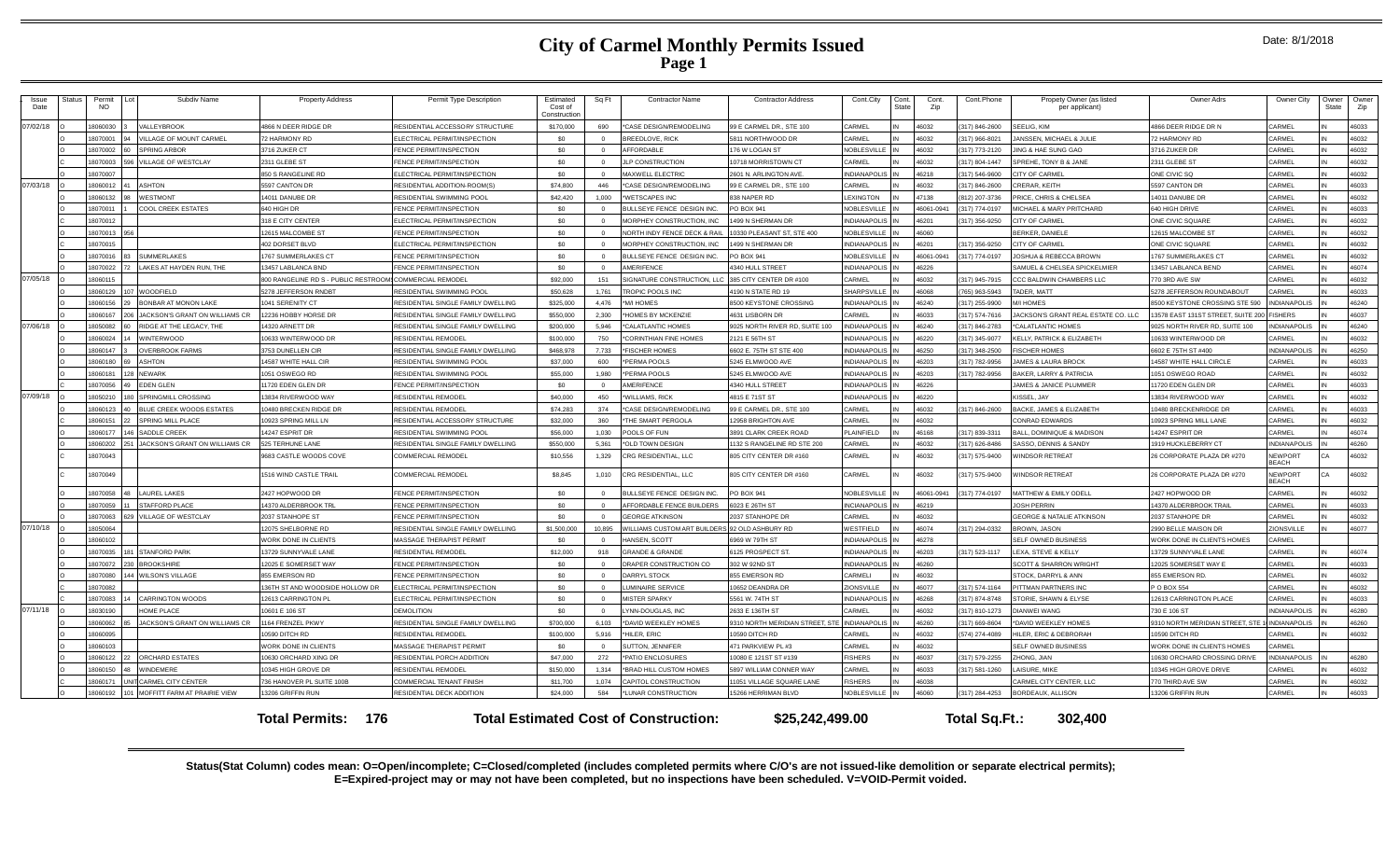| <b>Issue</b><br>Date | Status | Permit<br><b>NO</b> | Subdiv Name                   | <b>Property Address</b>                                          | Permit Type Description                                   | Estimated<br>Cost of<br>Constructio | Sq Ft        | <b>Contractor Name</b>                            | <b>Contractor Address</b>                   | Cont.City<br>Cont.<br><b>State</b> | Cont.<br>Zip   | Cont.Phone                     | Propety Owner (as listed<br>per applicant)       | Owner Adrs                                | Owner City                     | Owner<br>State | Owner<br>Zip   |
|----------------------|--------|---------------------|-------------------------------|------------------------------------------------------------------|-----------------------------------------------------------|-------------------------------------|--------------|---------------------------------------------------|---------------------------------------------|------------------------------------|----------------|--------------------------------|--------------------------------------------------|-------------------------------------------|--------------------------------|----------------|----------------|
| 07/11/18.            |        | 8070068             | ARMEL MEADOWS                 | 751 E MAIN ST                                                    | <b>RESIDENTIAL REMODEL</b>                                | \$65,000                            | 1.676        | AMPN SOLUTIONS                                    | 2895 E 281ST ST                             | ATLANTA                            | 46031          | 317) 565-9406                  | <b>BEST, RHONDA</b>                              | PO BOX 490                                | CARMEL                         |                | 46032          |
|                      |        | 8070087             | AIRGREEN TRACE                | 1537 QUIAL GLEN CT                                               | <b>FINCE PERMIT/INSPECTION</b>                            | \$0                                 |              | <b>HITTLE CONSTRUCTION</b>                        | 7466 WASHINGTON ST                          | WESTFIELD                          | 46074          | 317) 896-9073                  | <b>WILLIAMS TRUST</b>                            | 1537 QUAIL GLEN CT                        | CARMEL                         |                | 46032          |
| 07/12/18             |        | 8060063             | <b>PRING FARMS</b>            | 101 JOSEPH WAY                                                   | <b>RESIDENTIAL REMODEL</b>                                | \$50,000                            | 144          | *GLOBAL BUILDERS                                  | 60 WEST CARMEL DR                           | CARMEL                             | 46032          | 317) 708-7427                  | ANKFORD, TIM                                     | 401 JOSEPH WAY                            | CARME                          |                | 46032          |
|                      |        | 18060120            | ACKSON'S GRANT ON WILLIAMS CR | 176 FRENZEL PKWY                                                 | RESIDENTIAL SINGLE FAMILY DWELLING                        | \$650,000                           | 6.806        | *DAVID WEEKLEY HOMES                              | 310 NORTH MERIDIAN STREET, STE              | INDIANAPOLIS                       | 46260          | 317) 669-8604                  | DAVID WEEKLEY HOMES                              | 9310 NORTH MERIDIAN STREET, STE           | <b>INDIANAPOLIS</b>            |                | 46260          |
|                      |        | 18060133            | <b>UMAN'S ADDITION</b>        | 330 W AUMAN DR                                                   | RESIDENTIAL DETACHED GARAGE OR CARPO                      | \$25,000                            | 432          | <b>COACH HOUSE GARAGES</b>                        | 700 MILL STREET                             | ARTHUR                             | 61911          | 217) 543-5102                  | RASKAUSKAS, JOHN                                 | 830 AUMAN DR W                            | CARMEL                         |                | 46032          |
|                      |        | 8060142             | <b>AUMAN'S ADDITION</b>       | 819 W AUMAN DR                                                   | RESIDENTIAL SINGLE FAMILY DWELLING                        | \$330,000                           | 6.131        | *DREES PREMIER HOMES                              | 900 E 96TH ST                               | <b>INDIANAPOLIS</b>                | 46240          | (317) 295-7176                 | *DREES PREMIER HOMES                             | 900 E 96TH ST                             | <b>INDIANAPOLIS</b>            |                | 46240          |
|                      |        | 18060172            | <b>OSTER GROVE</b>            | 13179 ABBOTS PL                                                  | <b>RESIDENTIAL REMODEL</b>                                | \$13,996                            | 336          | <b>"CMH BUILDERS INC</b>                          | <b>8847 COMMERCE PARK PLACE</b>             | <b>INDIANAPOLIS</b>                | 46268          | (317) 714-6536                 | JONES, MATT & EVA                                | 3179 ABBOTS PLACE                         | CARMEL                         |                | 46033          |
|                      |        | 807003              | <b>ARRINGTON WOODS</b>        | 12613 CARRINGTON F                                               | RESIDENTIAL SWIMMING POOL                                 | \$63,000                            | 1.593        | POOLS OF FUN                                      | 3891 CLARK CREEK ROAD                       | PLAINFIELD                         | 46168          | 317) 839-3311                  | STORIE, SHAWN & FLYSE                            | 12613 CARRINGTON PLACE                    | CARMEI                         |                | 46033          |
|                      |        | 18070037            | VEDGEWOOD                     | 1916 SPRUCE DR                                                   | RESIDENTIAL REMODEL                                       | \$52,000                            | 300          | OOHER REMODELING                                  | 840 W 71ST ST                               | <b>INDIANAPOLIS</b>                | 46278          | 317) 852-5546                  | CALLAGHAN, TOM & SHEILA                          | 1916 SPRUCE DR                            | CARMEL                         |                | 46033          |
|                      |        | 18070070            |                               | 1372 WIND CASTLE TRAIL                                           | COMMERCIAL REMODEL                                        | \$8,845                             | 1.010        | CRG RESIDENTIAL, LLC                              | 805 CITY CENTER DR #160                     | CARMEL                             | 46032          | 317) 575-9400                  | WINDSOR RETREAT                                  | 26 CORPORATE PLAZA DR #270                | <b>NEWPORT</b><br><b>REACH</b> | CA             | 46032          |
| 07/13/18             |        | 8050128             | SAMUEL CAREY'S ADDITION       | 241 S RANGE LINE RD                                              | <b>DEMOLITION</b>                                         | sn.                                 |              | RAYMOND, MARK AND JANET                           | 241 S RANGELINE RD                          | CARMEL                             | 46032          |                                | RAYMOND, MARK AND JANET                          | 241 S RANGELINE RD                        | CARMEL                         |                | 46032          |
|                      |        | 8050175             |                               | 4432 W 116TH ST                                                  | <b>DEMOLITION</b>                                         | \$0                                 | $\sqrt{2}$   | *RENASCENT INC                                    | 335 W TROY AVE                              | <b>INDIANAPOLIS</b>                | 46225          | 317) 783-1500                  | <b>*DREES PREMIER HOMES</b>                      | 900 F 96TH ST                             | <b>INDIANAPOLIS</b>            |                | 46240          |
|                      |        | 18060100            |                               | <b><i>NORK DONE IN CLIENTS</i></b>                               | MASSAGE THERAPIST PERMIT                                  | \$0                                 | $\Omega$     | <b>AUREN BECHARA</b>                              | 17117 LINDA WAY                             | NOBLESVILLE                        | 46062          | 317) 279-4933                  | SELF OWNED BUSINESS                              | WORK DONE IN CLIENTS HOMES                | CARMEL                         |                |                |
|                      |        | 18070004            | <b>AVIAN GLEN</b>             | 5163 PUFFIN PL                                                   | RESIDENTIAL REMODEL                                       | \$70,000                            | 400          | BROWN, DAVID                                      | 438 S EMERSON AVE, STE 165                  | GREENWOOD                          | 47113          | (317) 385-5415                 | SEILER, JERRY & CYNTHIA                          | 5163 PUFFIN PLACE                         | CARMEL                         |                | 46033          |
|                      |        | 18070026            |                               | 9750 MICHIGAN RD                                                 | <b>GROUND SIGN PERMANENT</b>                              | \$0                                 | 48           | <b>SIGN BY DESIGN</b>                             | P.O. BOX 691                                | <b>ZIONSVILLE</b>                  | 46077          | 317) 876-7900                  | MICHIGAN RD SELF STORAGE                         | 9800 WESTPOINT DR                         | <b>INDIANAPOLIS</b>            |                | 46256          |
|                      |        | 8070027             |                               | <b>9750 MICHIGAN RD</b>                                          | <b>GROUND SIGN TEMPORARY</b>                              | S <sub>0</sub>                      | 48           | A SIGN BY DESIGN                                  | P.O. BOX 691                                | ZIONSVILLE                         | 46077          | 317) 876-7900                  | MICHIGAN RD SELF STORAGE                         | 9800 WESTPOINT DR                         | <b>INDIANAPOLIS</b>            |                | 46256          |
|                      |        | 8070088             | 4 SIMFON HAWKINS              | 110 W MAIN ST                                                    | TEMPORARY USE SPECIAL EVENT                               | \$0                                 | $\Omega$     | ALLIANCE FRANCAISE INDIANAPOL 760 3RD AVE SW #212 |                                             | CARMEL                             | 46032          |                                | PEDCOR                                           | 770 THIRD AVE, S.W                        | CARMEI                         |                | 46032          |
|                      |        | 807008              |                               | 158 LOTUS DR                                                     | ELECTRICAL PERMIT/INSPECTION                              | \$0                                 |              | <b>FRYE ELECTRIC</b>                              | 0834 E. U.S. HIGHWAY 36                     | PLAINFIELD                         | 46123          | 317) 271-1099                  | CARMEL WOODS APARTMENTS                          | 1010 CLUB HOUSE CT                        | CARMEI                         |                | 46032          |
|                      |        | 18070106            | <b>CARMEL MEADOWS</b>         | 221 BELDEN DR                                                    | ELECTRICAL PERMIT/INSPECTION                              | \$0                                 |              | <b>ELLISON ELECTRIC INC</b>                       | 1918 DECLARATION DR                         | GREENFIELD                         | 46140          | (317) 462-6787                 | YATES, WILLIAM                                   | 221 BELDEN DR                             | CARMEL                         |                | 46032          |
|                      |        | 8070110             |                               | NE CORNER OF 96TH AND PRIORITY WAY RELECTRICAL PERMIT/INSPECTION |                                                           | \$0                                 |              | HOOSIER COMPANIES, LLC                            | 720 N RANGELINE RD                          | CARMEL                             | 46032          | 317) 844-4604                  | PLATINUM PROPERTIES                              | 9757 WESTPOINT DR. SUITE 600              | <b>INDIANAPOLIS</b>            |                | 46256          |
| 07/16/18             |        | 8030172             |                               | 300 RANGELINE RD S - HAMILTON PARK EASCOMMERCIAL NEW STRUCTURE   |                                                           | \$3,192,972                         | 17.015       | SIGNATURE CONSTRUCTION, LLC                       | 385 CITY CENTER DR #100                     | CARMEL                             | 46032          | 317) 945-7915                  | <b>PEDCOR COMPANIES</b>                          | 770 THIRD AVE SW                          | CARMEL                         |                | 46032          |
|                      |        | 18060170            |                               | 4000 E 96 ST                                                     | DEMOLITION                                                | sn.                                 | $\sqrt{2}$   | DENNEY EXCAVATING                                 | 2050 S HARDING ST                           | <b>INDIANAPOLIS</b>                | 46221          | (317) 423-0738                 | WORLD WIDE MOTORS                                | 3900 E 96TH ST                            | INDIDANAPOLIS                  |                | 46240          |
|                      |        | 8070032             | <b>ILLAGE OF WESTCLAY</b>     | 12720 PARSONS GATE                                               | RESIDENTIAL SINGLE FAMILY DWELLING                        | \$785,000                           | 8.452        | *PULTE HOMES OF INDIANA                           | 1590 N MERIDIAN ST #530                     | CARMEL                             | 46032          | 317) 575-2350                  | PULTE HOMES                                      | 1590 N. MERIDIAN ST #530                  | CARMEL                         |                | 46032          |
|                      |        | 8070050             | SHADOW WOOD                   | 2598 LACEWOOD CT                                                 | RESIDENTIAL SINGLE FAMILY DWELLING                        | \$381,000                           | 3.484        | *PULTE HOMES OF INDIANA                           | 1590 N MERIDIAN ST #530                     | CARMEL                             | 46032          | (317) 575-2350                 | PULTE HOMES                                      | 1590 MERIDIAN ST N #530                   | CARMEL                         |                | 46032          |
|                      |        | 8070069             | <b>BROOKSHIRE</b>             | <b>12060 E SOMERSET WAY</b>                                      | RESIDENTIAL PORCH ADDITION                                | \$6,000                             | 144          | RICHARD J CARRIGER CO                             | 2315 HANCOCK ST. #30                        | CARMEL                             | 46032          | 317) 846-9221                  | SMART, TONY & KATHY                              | 2060 SOMERSET WAY EAST                    | CARMEI                         |                | <b>22084</b>   |
|                      |        | 8070112             | NEWARK                        | 1051 OSWEGO RD                                                   | FENCE PERMIT/INSPECTION                                   | \$0                                 | $\Omega$     | AFFORDABLE FENCE BUILDERS                         | 6023 E 26TH ST                              | <b>INCIANAPOLIS</b>                | 46219          |                                | <b>BAKER, LARRY &amp; PATRICIA</b>               | 1051 OSWEGO ROAD                          | CARMEL                         |                | 46032          |
|                      |        | 18070113            | <b>KEYSTONE WOODS</b>         | 10644 W LAKESHORE DR                                             | FENCE PERMIT/INSPECTION                                   | \$0                                 | $\sqrt{ }$   | <b>INDY'S FINEST FENCE</b>                        | 2334 S CALIFORNIA ST                        | <b>INDIANAPOLIS</b>                | 46260          | (317) 797-1890                 | BAUMGARTNER, JOHN & CHRISTINA                    | 10644 LAKESHORE DR W                      | CARMEL                         |                | 46033          |
|                      |        | 8070114             | <b>SMOKEY RIDGE</b>           | 3199 SMOKEY RIDGE TER                                            | <b>FNCF PERMIT/INSPECTION</b>                             | \$0                                 | $\sqrt{2}$   | <b>INDY'S FINEST FENCE</b>                        | 2334 S CALIFORNIA ST                        | <b>INDIANAPOLIS</b>                | 46260          | (317) 797-1890                 | YOUTSEY, TRAVIS & JULIANA                        | 3199 SMOKEY RIDGE TRI                     | CARMEL                         |                | 46033          |
| 07/17/18             |        | 1806011<br>1806019  | CHERRY CREEK ESTATES          | 1711 N COLLEGE AVE #160<br>6017 TANANA DR                        | COMMERCIAL TENANT FINISH<br><b>RESIDENTIAL REMODE</b>     | \$70,000<br>\$136,000               | 2.800        | PM INC                                            | 0053 N HAGUE RD<br>99 E CARMEL DR., STE 100 | <b>INDIANAPOLIS</b><br>CARMEL      | 46256<br>46032 | 317) 842-8040<br>317) 846-2600 | <b>RYSM</b><br>ANDERSON, ARVIE J & KELLY R COPES | 1711 N COLLEGE AVE #145<br>6017 TANANA DR | CARMEI<br>CARMEL               |                | 46032          |
|                      |        | 8070057             |                               |                                                                  |                                                           | \$65,000                            | 700<br>4.050 | *CASE DESIGN/REMODELING                           |                                             | <b>FISHERS</b>                     | 46038          |                                | CUSHMAN & WAKEFIFLD                              | 3500 DEPAUW BLVD                          | <b>INDIANAPOLIS</b>            |                | 46033<br>46268 |
|                      |        | 18070116            | SHELBORNE PARK                | 301 PENNSYLVANIA PKWY #350<br>13340 BECKWITH DR                  | COMMERCIAL TENANT FINISH<br><b>ENCE PERMIT/INSPECTION</b> | sn                                  |              | CAPITOL CONSTRUCTION<br>AFFORDABLE FENCE BUILDERS | 1051 VILLAGE SQUARE LANE                    | INCIANAPOLIS IN                    | 46219          |                                | BURGESS, JEFFREY A & ANNE M                      | 13340 BECKWITH DR                         | CARMEL                         |                | 46074          |
|                      |        | 8070117             | <b>ILLAGE OF WESTCLAY</b>     | <b>1858 LIMEHOUSE ST</b>                                         | FENCE PERMIT/INSPECTION                                   | \$0                                 | $\Omega$     | MENARDS                                           | 6023 E 26TH ST                              |                                    |                |                                | CHEEVER, DIANNA                                  | <b>858 LIMEHOUSE STREET</b>               | CARMEL                         |                | 46032          |
|                      |        | 8070118             | MOHAWK CROSSING               | 12861 HARRISON DR                                                | FENCE PERMIT/INSPECTION                                   | \$0                                 |              | AMERIFENCE                                        | 4340 HULL STREE                             | <b>INDIANAPOLIS</b>                | 46226          |                                | CAMPBELL, NORMAN & ELIZABETH                     | <b>2861 HARRISON DI</b>                   | CARME                          |                | 46033          |
|                      |        | 18070119            | ILLAGE OF MOUNT CARMEL        | 14078 SONG CT                                                    | FENCE PERMIT/INSPECTION                                   | \$0                                 |              | AMERIFENCE                                        | 4340 HULL STREET                            | <b>INDIANAPOLIS</b>                | 46226          |                                | POWELL, ERIC & AMANDA                            | 14078 SONG COURT                          | CARMEL                         |                | 46032          |
| 07/18/18             |        | 8050125             |                               | <b>NORK DONE IN CLIENTS</b>                                      | MASSAGE THERAPIST PERMIT                                  | \$0                                 | $\Omega$     | <b>BROWN REGEANIA</b>                             | 502 MOLLER RD                               | INDIANAPOLIS                       | 46224          | 317) 987-2009                  | SELF OWNED BUSINESSS                             | WORK DONE IN CLIENTS HOMES                | CARMEL                         |                | 46032          |
|                      |        | 18060173            | HE SANCTUARY AT 116TH STREET  | 1989 SPARROW HAWK PL                                             | RESIDENTIAL REMODEL                                       | \$14,000                            | 384          | <b>ELAYA, RONIJ</b>                               | 2889 ROSS CROSSING                          | <b>FISHERS</b>                     | 46038          |                                | <b>SAO, HAIFENG</b>                              | 1989 SPARROW HAWK PLACE                   | <b>ZIONSVILLE</b>              |                | 46077          |
|                      |        | 1806021             |                               | 300 RANGELINE RD S #270                                          | COMMERCIAL TENANT FINISH                                  | \$215,500                           | 2,154        | SIGNATURE CONSTRUCTION, L                         | 385 CITY CENTER DR #100                     | CARMEL                             | 46032          | (317) 945-7915                 | CCC BALDWIN CHAMBERS LLC                         | 770 3RD AVE SV                            | CARMEL                         |                | 46032          |
|                      |        | 8060212             | <b>MILLBROOK THE WOODS</b>    | 10562 BROKEN CREEK CIR                                           | RESIDENTIAL ADDITION AND REMODEL                          | \$30,000                            | 552          | <b>STENZ CONSTRUCTION CORP</b>                    | 429 N. PENNSYLVANIA ST.                     | <b>INDIANAPOLIS</b> IN             | 46204          | (317) 262-4999                 | <b>DASCOLI, JOSEPH &amp; ASHLEY</b>              | 10562 BROKEN CREEK CIR                    | CARMEL                         |                | 46032          |
|                      |        | 8070039             | W WIEDLER'S                   | 545 2ND AVF NF                                                   | RESIDENTIAL SINGLE FAMILY DWELLING                        | \$350,000                           | 6,149        | PERFECT PROPERTIES US LLC                         | 2832 COVINGTON PINES CT                     | FORT WAYNE                         | 46804          | 260) 450-4143                  | <b>GRAVES, BENJAMIN MICHAEL</b>                  | 545 2ND AVE NE                            | CARMEL                         |                | 46032          |
| 07/19/18             |        | 6070085             |                               | <b><i>NORK DONE IN CLIENTS</i></b>                               | MASSAGE THERAPIST PERMIT                                  | \$0                                 | $\Omega$     | ANG, JING                                         | 430 LARK CT APT                             | CARMEL                             | 46032          |                                | SELF OWNED BUSINESSS                             | WORK DONE IN CLIENTS HOMES                | CARMEI                         |                | 46032          |
|                      |        | <b>POORDRI</b>      |                               | <b>NORK DONE IN CLIENTS</b>                                      | MASSAGE THERAPIST PERMIT                                  | \$0                                 |              | <b>ILORIA JEAN CHILDERS</b>                       | <b>6432 COLUMBINE DR</b>                    | <b>INDIANAPOLIS</b>                | 46224          | (217) 799-8481                 | <b>SELF OWNED BUSINESS</b>                       | WORK DONE IN CLIENTS HOMES                | CARMEL                         |                |                |
|                      |        | 8070021             | <b>ASHMOOR</b>                | 3478 YANCEY PL                                                   | RESIDENTIAL SINGLE FAMILY DWELLING                        | \$400,000                           | 5,793        | <b>"CALATLANTIC HOMES</b>                         | 9025 NORTH RIVER RD, SUITE 100              | <b>INDIANAPOLIS</b>                | 46240          | 317) 846-2783                  | <b>CALATLANTIC HOMES</b>                         | 9025 NORTH RIVER RD. SUITE 100            | <b>INDIANAPOLIS</b>            |                | 46240          |
|                      |        | 8070023             | ASHMOOR                       | 3447 YANCEY                                                      | RESIDENTIAL SINGLE FAMILY DWELLING                        | \$55,000                            | 8.374        | *CALATLANTIC HOMES                                | 025 NORTH RIVER RD SUITE 100                | <b>ZI IORANDIAI</b>                | 46240          | 317) 846-2783                  | *CALATLANTIC HOMES                               | 9025 NORTH RIVER RD, SUITE 100            | INDIANAPOLIS                   |                | 46240          |
|                      |        | 8070038             | <b>WALTER'S ROLLING ACRES</b> | <b>13 CIRCLE DR</b>                                              | RESIDENTIAL DECK ADDITION                                 | \$1,600                             | 192          | OBERG, DENIS                                      | 308 SULLIVANS RIDGE                         | ZIONSVILLE                         | 46077          | 317) 873-9043                  | OBERG, DENNIS                                    | 3 CIRCLE DR                               | CARMEL                         |                | 46032          |
|                      |        | 807005              | <b>COOL CREEK NORTH</b>       | 1314 HEMLOCK ST                                                  | RESIDENTIAL DECK ADDITION                                 | \$25,000                            | 1.000        | <b>"RACKYARD LIVING</b>                           | 2345 WEST 141ST ST, STE BYL                 | CARMEL                             | 46074          | (317) 826-1956                 | MORGAN, ROBERT J & MEGIN M                       | 1314 HEMLOCK ST                           | CARMEI                         |                | 46033          |
|                      |        | 8070086             | <b>OSTER MANOR</b>            | 13534 DALLAS LN                                                  | <b>RESIDENTIAL REMODEL</b>                                | \$4,500                             | 450          | NNOVATIVE ENVIRONMENTS, LLC                       | 1025 S GALE ST                              | <b>INDIANAPOLIS</b>                | 46203          | 317) 759-3744                  | HAYNES, LIANNE                                   | 3534 DALLAS LANE                          | CARMEL                         |                | 46033          |
|                      |        | 8070132             | <b>IARROWGATE</b>             | 612 ALWYNE RD                                                    | ELECTRICAL PERMIT/INSPECTION                              | \$0                                 |              | <b>GRIFFIN, RICK</b>                              | 2966 BRIGHTON AVE                           | CARMEL                             | 46032          | (317) 201-4020                 | <b>BLACK, DAVID</b>                              | 612 ALWYNE RD                             | CARMEL                         |                | 46032          |
|                      |        | 18070138            |                               | 1117 W MAIN ST                                                   | ELECTRICAL PERMIT/INSPECTION                              |                                     |              | <b>IORPHEY CONSTRUCTION, INC.</b>                 | 1499 N SHERMAN DR                           | NDIANAPOLIS IN                     | 46201          | 317) 356-9250                  | CITY OF CARMEL                                   | ONE CIVIC SQ                              | CARMEI                         |                | 46032          |
|                      |        |                     |                               | <b>Total Permits: 176</b>                                        |                                                           |                                     |              | <b>Total Estimated Cost of Construction:</b>      | \$25,242,499.00                             |                                    |                | Total Sq.Ft.:                  | 302.400                                          |                                           |                                |                |                |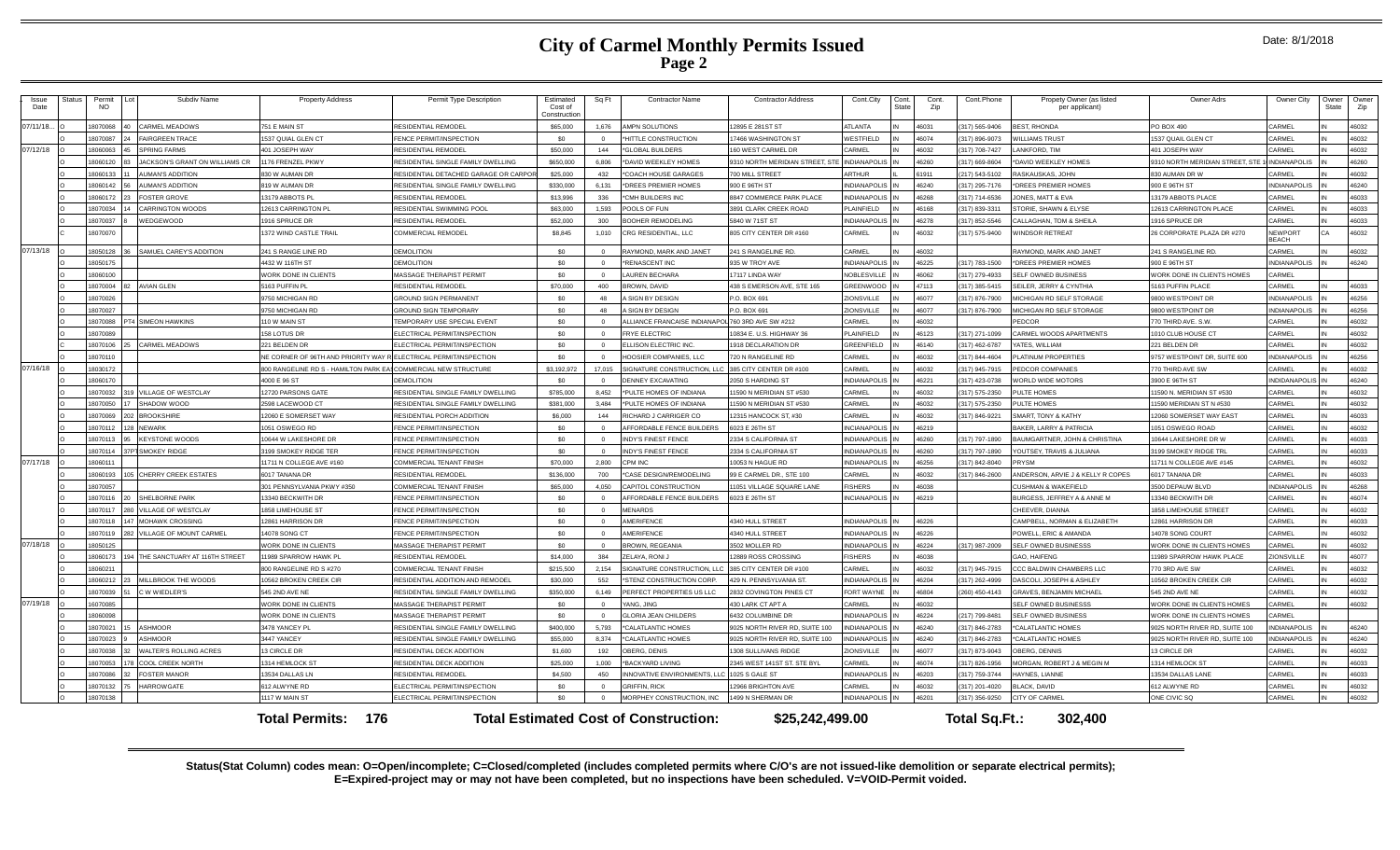| Issue<br>Date | Status | Permit<br><b>NO</b> | Subdiv Name                    | <b>Property Address</b>                             | Permit Type Description                                            | Estimated<br>Cost of<br>Constructio | Sq Ft                | <b>Contractor Name</b>                                | <b>Contractor Address</b>                | Cont.City                    | Cont.<br><b>State</b> | Cont.<br>Zip   | Cont.Phone     | Propety Owner (as listed<br>per applicant)                | Owner Adrs                                     | Owner City                                 | Owner<br>State | Owner<br>Zip   |
|---------------|--------|---------------------|--------------------------------|-----------------------------------------------------|--------------------------------------------------------------------|-------------------------------------|----------------------|-------------------------------------------------------|------------------------------------------|------------------------------|-----------------------|----------------|----------------|-----------------------------------------------------------|------------------------------------------------|--------------------------------------------|----------------|----------------|
| 07/19/18.     |        | 8070142             | COOL CREEK NORTH               | <b>B76 DAYTON DR</b>                                | <b>ENCE PERMIT/INSPECTION</b>                                      | \$0                                 |                      | AMERIFENCE                                            | 340 HULL STREET                          | <b>INDIANAPOLIS</b>          |                       | 46226          |                | SCHMITZ, MICHAEL & VICTORIA                               | <b>376 DAYTON DRIVE</b>                        | CARMEL                                     |                | 16033          |
| 07/20/18      |        | 8040151             | LUM CREEK RIDGE                | 406 ALVAMAR PL                                      | RESIDENTIAL PORCH ADDITION                                         | \$2,500                             | 200                  | *STREGE, PETE                                         | 5406 ALVAMAR PL                          | CARMEL                       |                       | 46033          |                | *STREGE, PETE                                             | 406 ALVAMAR PL                                 | CARMEL                                     |                | 46033          |
|               |        | 18070006            |                                | 12011 HOOVER RD                                     | DEMOLITION                                                         | \$0                                 |                      | *INDIANAPOLIS DEMOLITION COMP 6326 E. 96TH STREET     |                                          | <b>FISHERS</b>               |                       | 46038          |                | HENDERSON, ALAN                                           | 12011 HOOVER RD                                | CARMEI                                     |                | 16032          |
|               |        | 18070093            |                                | 4400 WESTON POINTE DR #180                          | COMMERCIAL TENANT FINISH                                           | \$350,000                           | 3.050                | <b>INDY TILE INC</b>                                  | 10538 CONNAUGHT DR                       | CARMEL                       |                       | 46032          | 317) 374-9447  | <b>CASSIDY TURLEY</b>                                     | AMERICAN SQUARE                                | <b>INDIANAPOLIS</b>                        |                | 46282          |
|               |        | 18070102            |                                | 2104 E 116TH ST                                     | EMPORARY USE SPECIAL EVENT                                         | \$0                                 |                      | INDY CLASSICAL GLASS CORVET                           | 10743 CRANE DR                           | <b>INDIANAPOLIS</b>          |                       | 46131          |                | RPM MACHINERY LLC                                         | <b>8850 HERITAGE DR</b>                        | LEBANON                                    |                | 46052          |
|               |        | 18070147            | BRIAR COVE ESTATES             | 1602 VALLEYBROOK PL                                 | LECTRICAL PERMIT/INSPECTION                                        | \$0                                 | $\Omega$             | <b>MISTER SPARKY</b>                                  | 561 W. 74TH ST                           | <b>INDIANAPOLIS</b>          |                       | 46268          | 317) 874-8748  | SARDY, GENE                                               | 1602 VALLEYBROOK PL                            | CARMEL                                     |                | 46033          |
| 07/23/18      |        | 18030125            |                                | 637 E 111 ST                                        | RESIDENTIAL PORCH ADDITION                                         | \$29,000                            | 288                  | <b>MERICAN SUNSPACE</b>                               | 0012 C.R. 10 W                           | ELKHART                      |                       | 46514          | 574) 304-3288  | <b>BUNCH, LISA</b>                                        | 637 E 111TH ST                                 | <b>INDIANAPOLIS</b>                        |                | 46280          |
|               |        | 18050032            | <b>CHERRY CREEK ESTATES</b>    | 4258 KLINGENSMITH BLVD                              | RESIDENTIAL PORCH ADDITION                                         | \$28,490                            | 147                  | AMERICAN SUNSPACE                                     | 30012 C.R. 10 W                          | FI KHART                     |                       | 46514          | 574) 304-3288  | HUBER, STEVEN E & BONNIE L                                | 4258 KLINGENSMITH BLVD                         | CARMEI                                     |                | 16033          |
|               |        | 8060092             | CHESWICK PLACE                 | 926 TWELVE OAKS                                     | RESIDENTIAL PORCH ADDITION                                         | \$20,000                            | 210                  | <b>RIVERS EDGE DESIGN</b>                             | 150 WAHPIHANI DR                         | <b>FISHERS</b>               |                       | 46038          | 317) 748-3949  | <b>KENNEDY, TODD &amp; CATHY</b>                          | <b>26 TWELVE OAKS</b>                          | CARMEL                                     |                | 46033          |
|               |        | 8060144             | <b>OVERBROOK FARMS</b>         | <b>3725 DUNELLEN CIR</b>                            | RESIDENTIAL SWIMMING POOL                                          | sn.                                 | $\Omega$             | 'MUD SLINGER POOL                                     | 5575 ELMWOOD AVE., #D                    | <b>INDIANAPOLIS</b>          |                       | 46203          | 317) 650-5131  | DEGUGLIELMO, PACIFICO D                                   | 3725 DUNELLEN CIR                              | CARMEL                                     |                | 46074          |
|               |        | 8060196             | <b>HADLEY GROVE</b>            | 3251 REGINA CT                                      | RESIDENTIAL DECK ADDITION                                          | \$5,000                             | 288                  | SHORTT, GARY WAYNE                                    | 403 KNOLL TOP DR                         | <b>INDIANAPOLIS</b>          |                       | 46237          |                | ZHANG, JIANJUN                                            | 3251 REGINA CT                                 | CARMEL                                     |                | 16074          |
|               |        | 18070044            |                                | 378 WIND CASTLE TRAIL                               | COMMERCIAL REMODEL                                                 | \$8,845                             | 1.010                | CRG RESIDENTIAL, LLC                                  | 805 CITY CENTER DR #160                  | CARMEL                       |                       | 46032          | (317) 575-9400 | WINDSOR RETREAT                                           | 26 CORPORATE PLAZA DR #270                     | NEWPORT<br><b>BFACH</b>                    | ٦A             | 46032          |
|               |        | 18070047            |                                | <b>9734 SEASIDE DR</b>                              | COMMERCIAL REMODEL                                                 | \$12,790                            | 1.535                | CRG RESIDENTIAL, LLC                                  | 805 CITY CENTER DR #160                  | CARMEL                       |                       | 46032          | (317) 575-9400 | <b>WINDSOR RETREAT</b>                                    | 26 CORPORATE PLAZA DR #270                     | <b>NEWPORT</b><br>REACH                    | ٦A             | 46032          |
|               |        | 8070051             | WOODS AT SHELBORNE, THE        | 3302 SPRUCE WOOD CT                                 | RESIDENTIAL SINGLE FAMILY DWELLING                                 | \$607,000                           | 7,583                | *PULTE HOMES OF INDIANA                               | 1590 N MERIDIAN ST #530                  | CARMEL                       |                       | 46032          | 317) 575-2350  | PULTE HOMES                                               | 1590 MERIDIAN ST N #530                        | CARMEL                                     |                | 16032          |
|               |        | 8070052             | THE PRESERVE AT BEAR CREEK     | 4410 VOYAGEUR WAY                                   | RESIDENTIAL SINGLE FAMILY DWELLING                                 | \$436,000                           | 5.736                | *PULTE HOMES OF INDIANA                               | 1590 N MERIDIAN ST #530                  | CARMEL                       |                       | 46032          | 317) 575-2350  | PULTE HOMES                                               | 1590 MERIDIAN ST N #530                        | CARMEI                                     |                | 16032          |
|               |        | 8070060             | VOODS AT WILLIAMS CREEK, THE   | 3986 SALSBURY CREEK DR                              | RESIDENTIAL DECK ADDITION                                          | \$30,000                            | 300                  | F & LB CONSTRUCTION LLC                               | 126 E 29TH ST                            | ANDERSON                     |                       |                | 317) 660-1060  | GOYER, MICHAEL J & MICHELLE C                             | 3986 SALSBURY CREEK DR                         | CARMEI                                     |                | 16032          |
|               |        | 18070064            | SPRINGMILL STREAMS             | 577 DORSET BLVD                                     | RESIDENTIAL REMODE                                                 | \$80,000                            | 1.500                | *WILLIAM GORDON GROUP                                 | 2371 GLEBE ST                            | CARMEL                       |                       | 46032          | (317) 361-3191 | GUDGEL, WILLIAM & STACIA                                  | <b>577 DORSET BLVD</b>                         | CARMEI                                     |                | 16032          |
|               |        | 8070075             | THE GROVE AT THE LEGACY        | 14274 SPURR LN                                      | RESIDENTIAL SINGLE FAMILY DWELLING                                 | \$352,475                           | 2.722                | *PYATT BUILDERS                                       | 68 W CARMEL DR                           | CARMEL                       |                       | 46033          | 317) 981-0211  | PM DEVELOPMENT HOLDINGS                                   | 68 W CARMEL DR                                 | CARMEL                                     |                | 46032          |
|               |        | 8070079             | JACKSON'S GRANT ON WILLIAMS CR | 2220 HOBBY HORSE DR                                 | RESIDENTIAL SINGLE FAMILY DWELLING                                 | \$550,000                           | 2.197                | <b>HOMES BY MCKENZIE</b>                              | 4631 LISBORN DR                          | CARMEL                       |                       | <b>22034</b>   | 317) 574-7616  | JACKSON'S GRANT REAL ESTATE CO. LLC                       | 3578 EAST 131ST STREET, SUITE 200              | <b>FISHERS</b>                             |                | 16037          |
|               |        | 8070094             | <b>CROOKED STICK ESTATES</b>   | 995 W 116 ST                                        | RESIDENTIAL SWIMMING POOL                                          | \$45,000                            | 848                  | <b>IENDRICK POOL</b>                                  | 383 W PENDLETON PIKE                     | <b>MCCORDSVIL</b>            |                       | 46055          | 317) 335-2660  | WEIR, BEN                                                 | 995 W 116TH ST                                 | CARMEL                                     |                | 16033          |
|               |        | 18070134            |                                | 386 W 141 ST                                        | RESIDENTIAL SWIMMING POOL                                          | \$62,000                            | 1 477                | POOLS OF FUN                                          | 3891 CLARK CREEK ROAD                    | PLAINFIELD                   |                       | 46168          | 317) 839-3311  | GRUBAUGH, KENT & KELLY                                    | <b>RA W 141TH ST</b>                           | CARMEL                                     |                | 46032          |
| 07/24/18      |        | 18060072            |                                | <b>BOO RANGELINE RD S</b>                           | COMMERCIAL TENANT FINISH                                           | \$225,000                           | 2.642                | SIGNATURE CONSTRUCTION, L                             | 385 CITY CENTER DR #100                  | CARMEL                       |                       | 46032          | (317) 945-7915 | <b>LANTZ DESIGN</b>                                       | 300 SOUTH RANGELINE RD, STE 250                | CARMEL                                     |                | 46032          |
|               |        | 80108081            | <b>ECHO CREST</b>              | 1130 E ECHO CREST DR                                | RESIDENTIAL DETACHED GARAGE OR CARPO                               | \$30,000                            | 720                  | *COACH HOUSE GARAGES                                  | 00 MILL STREET                           | <b>ARTHUR</b>                |                       | 61911          | (217) 543-5102 | LUPER, MICHAEL I                                          | 1130 ECHO CREST DR E                           | <b>INDIANAPOLIS</b>                        |                | 16280          |
|               |        | 8070061             | <b>HERITAGE AT SPRING MILL</b> | <b>159 HERITAGE TERRACE LANE</b>                    | RESIDENTIAL SINGLE FAMILY DWELLING                                 | \$543,000                           | 5.872                | *PULTE HOMES OF INDIANA                               | 1590 N MERIDIAN ST #530                  | CARMEL                       |                       | 46032          | 317) 575-2350  | *PULTE HOMES OF INDIANA                                   | 1590 N MERIDIAN ST #530                        | CARMEL                                     |                | 16032          |
|               |        | 18070136            | CARMEL VILLAGE                 | <b>842 HICKORY DR</b>                               | RESIDENTIAL REMODE                                                 | \$80,000                            | 1.600                | KONG, YANG                                            | 2426 JACOB TRAIL                         | <b>STEVENSVILL</b>           |                       |                |                | KONG, YANG                                                | 2426 JACOB TRAIL                               | <b>STEVENSVILLI</b>                        |                |                |
|               |        | 18070163<br>8070166 |                                | 10655 HAVERSTICK RD                                 | <b>EMPORARY USE SPECIAL EVENT</b>                                  | -SO                                 | $\Omega$             | ST. ELIZABETH SETON                                   | 0655 HAVERSTICK ROAD                     | CARMEL                       |                       | 46033          |                | DIOCESE OF LAFAYETTE INDIANA                              | <b>310 LINGLE AVE</b>                          | LAFAYETTE                                  |                | 47902          |
|               |        | 8070167             |                                | 3323 1/2 SHELBORNE WOODS PKWY<br>406 MAPLE CREEK DR | <b>I ECTRICAL PERMIT/INSPECTION</b><br>LECTRICAL PERMIT/INSPECTION | \$0<br>\$0                          | $\Omega$<br>$\Omega$ | <b>WHITE'S ELECTRICAL</b><br><b>WHITES ELECTRICAL</b> | 10 INDIANAPOLIS RD #2B<br>235 W 146TH ST | <b>MOORESVILLE</b><br>CARMEL |                       | 46158<br>46158 | 317) 918-4987  | <b>COMMUNITY MGMT SERVICES</b><br>COMMUNITY MGMT SERVICES | 941 E 86TH ST STE 225<br>941 E 86TH ST STE 225 | <b>INDIANAPOLIS</b><br><b>INDIANAPOLIS</b> |                | 46240<br>16240 |
|               |        | 1807016             |                                | 14515 CARLOW RUN                                    | <b>ELECTRICAL PERMIT/INSPECTION</b>                                | \$0                                 | $\Omega$             | <b>WHITES ELECTRICAL</b>                              | 1235 W 146TH ST                          | CARMEL                       |                       | 46158          |                | <b>COMMUNITY MGMT SERVICES</b>                            | 941 E 86TH ST STE 225                          | INDIANAPOLIS                               |                | 16240          |
|               |        | 18070169            |                                | 14469 CARLOW RUN                                    | LECTRICAL PERMIT/INSPECTION                                        | \$0                                 |                      | <b>WHITES ELECTRICAL</b>                              | 235 W 146TH ST                           | CARMEL                       |                       | 46158          |                | COMMUNITY MGMT SERVICES                                   | 941 E 86TH ST STE 225                          | <b>INDIANAPOLIS</b>                        |                | 16240          |
|               |        | 18070178            | <b>FOSTER RIDGE</b>            | 3325 W HAWTHORNE DR                                 | <b>ENCE PERMIT/INSPECTION</b>                                      | SO                                  | $\Omega$             | <b>DAVID MOWERY</b>                                   | 3325 HAWTHORNE DR W                      | CARMEL                       |                       | 46032          |                | MOWERY, DAVID & CHRISTINA                                 | 3325 HAWTHORNE DR W                            | CARMEL                                     |                | 16033          |
| 07/25/18      |        | 8060027             |                                | 3610 N MERIDIAN ST                                  | COMMERCIAL TENANT FINISH                                           | \$120,000                           | 1,420                | ALT CONSTRUCTION LLC                                  | 4365 W 96TH ST                           | NDIANAPOLIS                  |                       | 46268          | (317) 253-1251 | <b>BRIXMOR</b>                                            | FAYETTE STREET #300                            | CONSHOHOCK                                 |                | 19428          |
|               |        |                     |                                |                                                     |                                                                    |                                     |                      |                                                       |                                          |                              |                       |                |                |                                                           |                                                |                                            |                |                |
|               |        | 8070008             | CARMEL SCIENCE AND TECHNOLOGY  | 701 CITY CENTER DR                                  | COMMERCIAL TENANT FINISH                                           | \$519,200                           | 12.800               | CAPITOL CONSTRUCTION                                  | 1051 VILLAGE SQUARE LANE                 | <b>ISHERS</b>                |                       | 46038          |                | MIDWEST INDEPENDENT TRANSMISSION                          | P.O. BOX 4202                                  | CARMEL                                     |                | 46082-420      |
|               |        | 8070045             |                                | 685 OLD MISSION COVE                                | COMMERCIAL REMODEL                                                 | \$10,556                            | 1.329                | CRG RESIDENTIAL, LLC                                  | 805 CITY CENTER DR #160                  | CARMEL                       |                       | 46032          | (317) 575-9400 | WINDSOR RETREAT                                           | <b>26 CORPORATE PLAZA DR #270</b>              | NFWPORT<br><b>BEACH</b>                    |                | 46032          |
|               |        | 18070046            |                                | 510 WIND CASTLE TRAIL                               | COMMERCIAL REMODEL                                                 | \$8,845                             | 1.010                | CRG RESIDENTIAL, LLC                                  | 805 CITY CENTER DR #160                  | CARMEL                       |                       | 46032          | (317) 575-9400 | WINDSOR RETREAT                                           | 26 CORPORATE PLAZA DR #270                     | <b>NEWPORT</b><br>BEACH                    | ۵.             | 46032          |
|               |        | 18070048            |                                | 682 OLD MISSION COVE                                | COMMERCIAL REMODEL                                                 | \$12,790                            | 1,535                | CRG RESIDENTIAL, LLC                                  | 805 CITY CENTER DR #160                  | CARMEL                       |                       | 46032          | (317) 575-9400 | WINDSOR RETREAT                                           | 26 CORPORATE PLAZA DR #270                     | <b>NEWPORT</b><br>BEACH                    |                | 46032          |
|               |        | 18070076            | 86A THE GROVE AT THE LEGACY    | <b>7089 ANTIOUITY DE</b>                            | RESIDENTIAL SINGLE FAMILY DWELLING                                 | \$350,000                           |                      | 3,144 *PYATT BUILDERS                                 | 168 W CARMEL DR                          | CARMEL                       |                       | 46033          | (317) 981-0211 | PM DEVELOPMENT HOLDINGS                                   | 168 W CARMEL DR                                | CARMEL                                     |                | 16032          |
|               |        | 807007              | THE GROVE AT THE LEGACY        | 7095 ANTIQUITY DR                                   | RESIDENTIAL SINGLE FAMILY DWELLING                                 | \$382,940                           | 2.615                | *PYATT BUILDERS                                       | 168 W CARMEL DF                          | CARMEL                       |                       | 46033          | (317) 981-0211 | PM DEVELOPMENT HOLDINGS                                   | 68 W CARMEL DR                                 | CARMEI                                     |                | 46032          |
|               |        | 1807010             | JACKSON'S GRANT ON WILLIAMS CR | 12210 AMS RUN                                       | RESIDENTIAL SINGLE FAMILY DWELLING                                 | \$596,000                           | 6.560                | *DREES PREMIER HOMES                                  | 900 E 96TH ST                            | INDIANAPOLI:                 |                       | 46240          | (317) 295-7176 | *DREES PREMIER HOMES                                      | 900 E 96TH ST                                  | <b>INDIANAPOLIS</b>                        |                | 16240          |
|               |        | 18070103            | <b>WILLIAMSON RUN</b>          | 0512 WILLIAMSON PKWY                                | RESIDENTIAL DECK ADDITION                                          | \$17,000                            | 718                  | <b>BLUE DOOR BUILDERS</b>                             | 68 N 9TH ST                              | <b>NOBLESVILLE</b>           |                       | 46060          | 317) 774-9975  | CASSIDY, CHRIS & JENNIFER                                 | 0512 WILLIAMSON PKWY                           | CARMEL                                     |                | 16032          |
|               |        | 18070123            | <b>BRIDLEBOURNE</b>            | 3576 HINTOCKS CIF                                   | DEMOLITION                                                         | \$0                                 | $\Omega$             | RAYS DEMOLITION INC                                   | DRAWER 1                                 | CLAYTON                      |                       | 46118          |                | <b>BECKLEY, KEN</b>                                       | 3576 HINTOCKS CIRCLE                           | CARMEL                                     |                | 16032          |
|               |        | 8070127             | <b>TALLYN'S RIDGE</b>          | 4404 TRAHAN DRIVE                                   | RESIDENTIAL SINGLE FAMILY DWELLING                                 | \$293,990                           | 5.962                | *FISCHER HOMES                                        | 6602 E. 75TH ST STE 400                  | <b>INDIANAPOLIS</b>          |                       | 46250          | 317) 348-2500  | *FISCHER HOMES                                            | 602 E. 75TH ST STE 400                         | <b>INDIANAPOLIS</b>                        |                | 46250          |
|               |        | 807013              | WESTMONT                       | 13975 PINTO DRIVE                                   | RESIDENTIAL SWIMMING POOL                                          | \$50,000                            | 510                  | *PREMIER EXCAVATION AND CONS                          | 0018 N CO R 675 E                        | <b>ROACHDALE</b>             |                       | 46172          | 765) 719-0384  | STEVENS, JOHN & SANDRA                                    | 3975 PINTO DR                                  | CARMEI                                     |                | 16032          |
|               |        | 18070154            | <b>GRAY OAKS</b>               | 4730 WELLSWOOD BEND                                 | RESIDENTIAL SINGLE FAMILY DWELLING                                 | \$700,000                           | 6.333                | *OLD TOWN DESIGN                                      | 132 S RANGELINE RD STE 200               | CARMEL                       |                       | 46032          | 317) 626-8486  | MCMICHAEL, ROGER & PERI                                   | 5907 TALL TIMBER RUN                           | CARMEL                                     |                | 46033          |
|               |        | 18070161            | DEERFIELD                      | 1650 ROYALTON DR                                    | RESIDENTIAL PORCH ADDITION                                         | \$10,000                            | 96                   | DETTMER, DAVID                                        | 650 ROYALTON DR                          | CARMEL                       |                       | 46032          | 317) 431-8980  | DETTMER, DAVID                                            | 650 ROYALTON DR                                | CARMEL                                     |                | 16032          |
|               |        | 18070185            | WOODFIELD                      | <b>252 LONGSTONE RNDBT</b>                          | <b>ELECTRICAL PERMIT/INSPECTION</b>                                |                                     |                      | GOODGUYS RD                                           | 0388 CONNAUGHT DR                        | <b>ARMEL</b>                 |                       | 46032          | 317) 506-3811  | WIGNALL, BRIAN                                            | <b>252 LONGSTONE ROUNDABOUT</b>                | CARMEL                                     |                | 16032          |
|               |        |                     |                                | 176<br><b>Total Permits:</b>                        |                                                                    |                                     |                      | <b>Total Estimated Cost of Construction:</b>          | \$25,242,499.00                          |                              |                       |                | Total Sq.Ft.:  | 302.400                                                   |                                                |                                            |                |                |